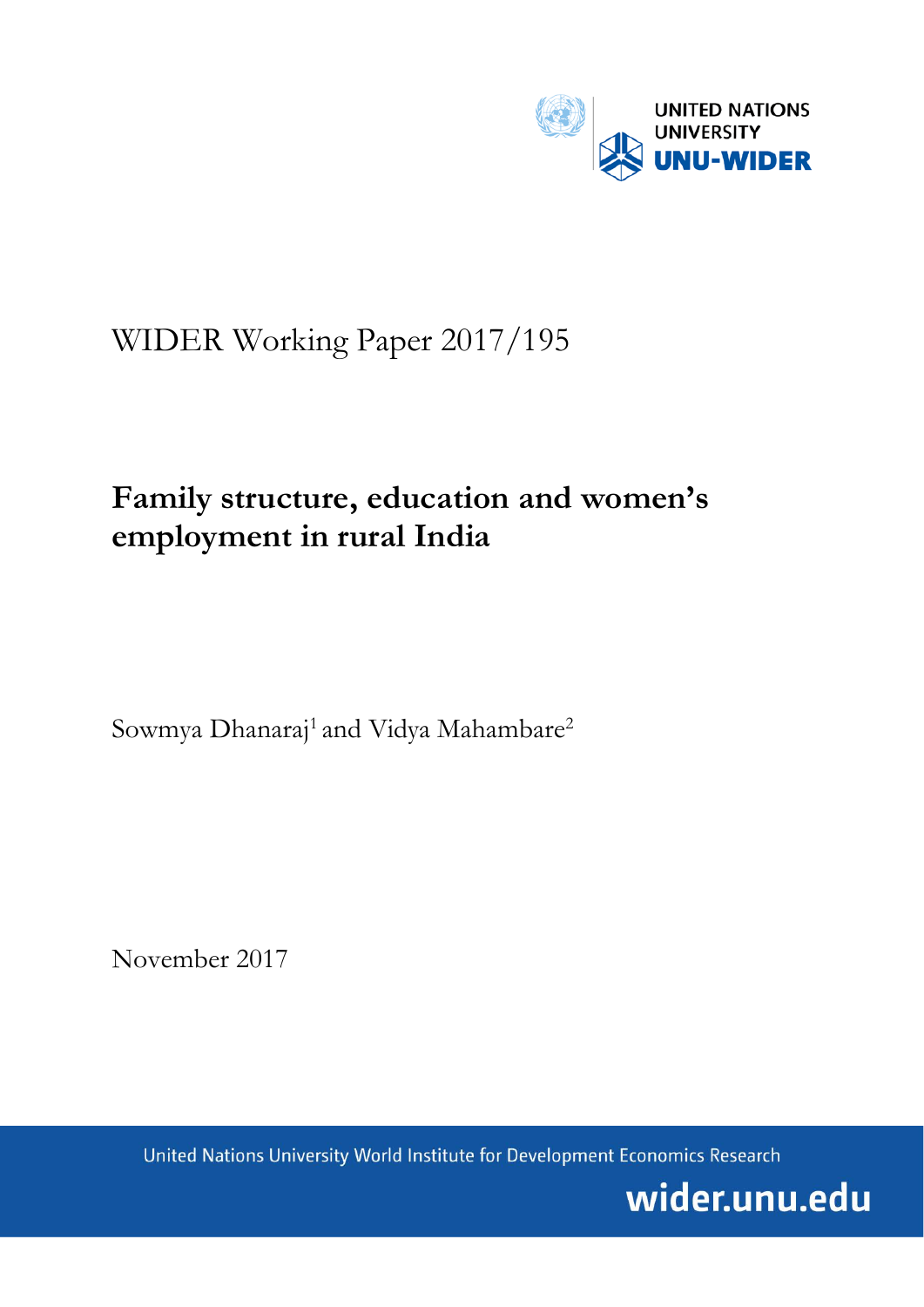**Abstract:** This paper investigates if residing in a joint family affects non-farm employment for married women in rural India. Our estimates based on a longitudinal survey of over 27000 women conducted in 2005 and 2012, and using the conditional logistic regression and instrumental variable approach suggest that living in a joint family lowers married women's non-farm employment by more than 10 percentage points. The adverse impact is higher for younger women, for women from families with higher social status, and for those residing in Northern India. We present evidence to suggest that women with higher education levels are not constrained from cultural and traditional norms that lower women's decision-making power and mobility in a joint family. An increased education level is likely to raise women's earning capacity as well as the quality of jobs which may help in lowering family pressure against work. The results suggest that public policies that encourage higher education, improving job accessibility along with affordable childcare, especially for women with less education will raise non-farm employment for women living in a joint family.

**Keywords:** non-farm employment, family structure, female autonomy, rural areas **JEL classification:** J21, J22, J12

**Acknowledgements:** This study was completed when Sowmya Dhanaraj was a Visiting scholar at UNU-WIDER which offered excellent facilities for research. The paper was presented in the UNU-WIDER seminar series, IEA-IGIDR international conference on social sector development in India, and Great Lakes Institute of Management's seminar series and the comments received from the participants helped improve the paper. Special thanks to Saurabh Singhal, Miguel Niño-Zarazúa, Tridip Ray, Tushar Nandi, Renuka Sane, D Sriram and P Srikanth. We thank Isha Gupta for her initial work with the dataset. However, all errors and omissions are solely ours.

Copyright © The Authors 2017

Information and requests: publications@wider.unu.edu

ISSN 1798-7237 ISBN 978-92-9256-421-6 <https://doi.org/10.35188/UNU-WIDER/2017/421-6>

Katajanokanlaituri 6 B, 00160 Helsinki, Finland

The views expressed in this paper are those of the author(s), and do not necessarily reflect the views of the Institute or the United Nations University, nor the programme/project donors.

<sup>&</sup>lt;sup>1</sup> Madras School of Economics, Chennai, India; corresponding author, [sowmya@mse.ac.in](mailto:sowmya@mse.ac.in). <sup>2</sup> Great Lakes Institute of Management, Chennai, India.

This study has been prepared within the UNU-WIDER Visiting Scholar programme.

The United Nations University World Institute for Development Economics Research provides economic analysis and policy advice with the aim of promoting sustainable and equitable development. The Institute began operations in 1985 in Helsinki, Finland, as the first research and training centre of the United Nations University. Today it is a unique blend of think tank, research institute, and UN agency—providing a range of services from policy advice to governments as well as freely available original research.

The Institute is funded through income from an endowment fund with additional contributions to its work programme from Denmark, Finland, Sweden, and the United Kingdom.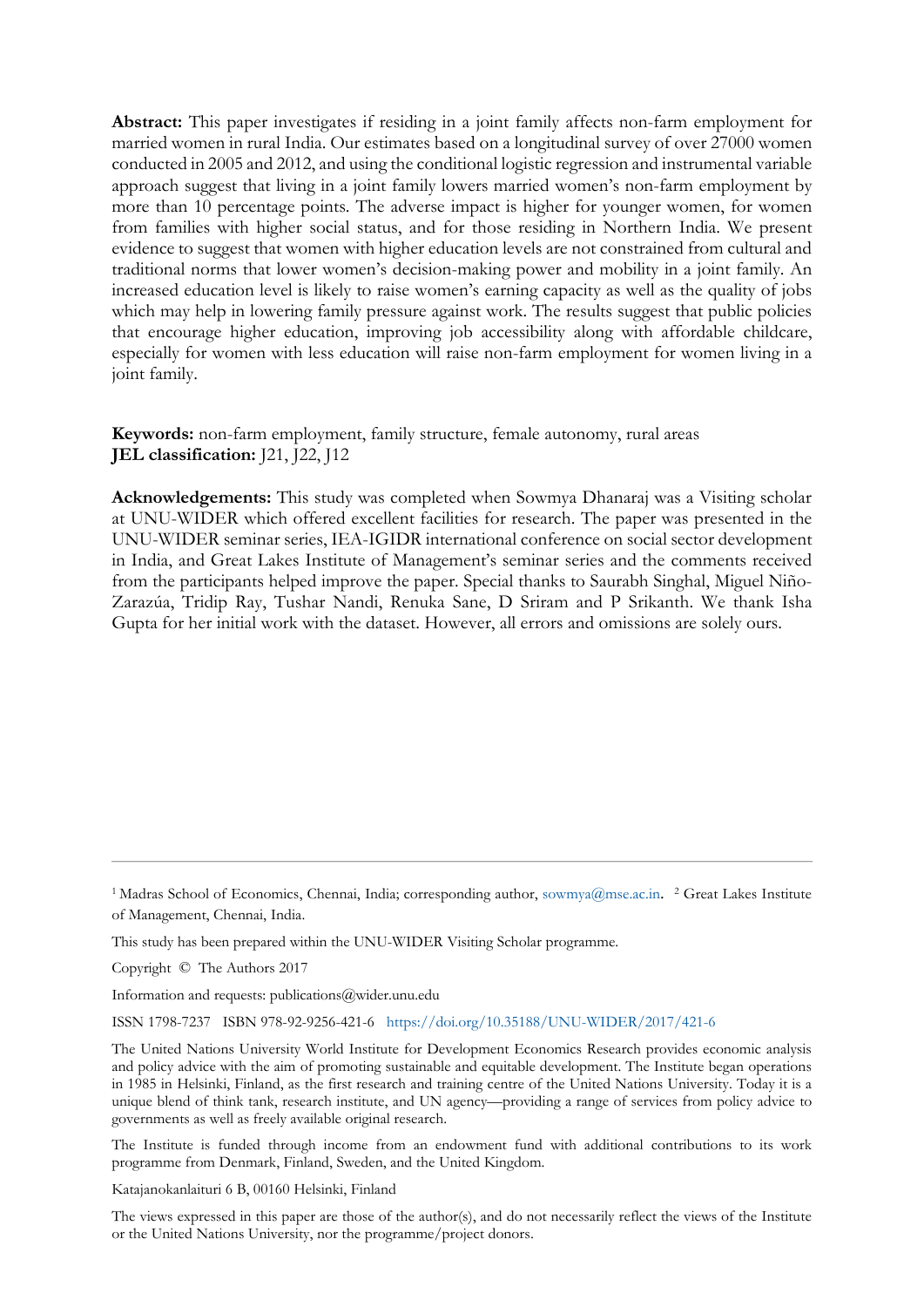#### **1 Introduction**

In rural India female labour force participation (LFPR) fell from 33 per cent in 1993-94 to 25 per cent in 2011-12 (NSSO, 2014), led by a decline in agriculture-related work. The fact that despite India's high economic growth since 1990s, the increase in rural non-farm employment was not sufficient to compensate for the decline in farm work is a concern for policymakers. In this study, we focus on one of the factors that affect women's non-farm employment in rural India, namely the role of family structure on the ability of women to enter non-farm work.

Studies have posited various reasons for the decline in rural female LFPR in India. Rising higher secondary and tertiary education enrolment rates in the last two decades imply less women are available for work in younger age groups (Bhalla and Kaur, 2011; Kannan and Raveendran, 2012). Some studies find evidence that rising income of men have lowered women's participation in the labour market, especially in rural areas where culturally women are not encouraged to work if husband's income is considered sufficient (Rangarajan et al., 2011; Neff et al., 2012; Afridi et al., 2016; Mehrotra and Parida, 2017). On the contrary, studies like Chand et al. (2014), Neetha (2014), Paul and Raju (2014), Chatterjee et al. (2015) contend that the collapse in the number of farming jobs in rural areas without a parallel emergence of other job opportunities has adversely affected female participation in the labour market. Further, India's economic growth has not been conducive for women employment with slower growth in key sectors where women are traditionally employed (Lahoti and Swaminathan, 2016) and the lack of supportive infrastructure like banking services, roads etc. has further adversely influenced female LFPR (Sorsa et al., 2015; Lei et al., 2017). Few studies have critiqued the data limitations in using National Sample Survey Organization (NSSO) surveys for capturing women's work- especially productive activities performed within the boundary of households (Hirway, 2012; Siddiqui et al., 2017).

The existing literature acknowledges that an important determinant of women's participation in work is societal and cultural influence (through family, caste, religion and region) that mediates or restricts women's behaviour inside and outside home; but this has received scant attention in the empirical literature largely due to the difficulty associated with quantifying them. However, studies like Das and Desai (2003) and Neff et al., (2012) do not find evidence that cultural factors led to the recent decline in women's employment in India. While some other studies allude to low participation of Muslim women in labour force as examples of cultural sanctions restricting women's work outside home. Given the nature of non-farm work, cultural and traditional norms may exacerbate the influence of factors such as income growth and non-availability of suitable jobs on the labour market participation decisions of women. In this study, we focus on one of the cultural factors common to India, i.e., joint family set-up which involves multi-generational coresidence typically with women's parents-in-law. In such a set-up the decision-making authority tends to lay with the older generation and more weight is allotted to family income than individual income. In such a situation, younger women could meet with family resistance for working outside home, if incomes of other household members increase. In addition, elderly care and/or increased household work may discourage the entry into non-farm employment which tends to have long and inflexible working hours. In this context, education may play a crucial role in improving the intra-household bargaining power of women by raising their earning capacity and potentially reducing the wage gap compared to the other working members of households. As a result, the decision-making outcomes in the joint family may favour women with high education entering non-farm work, with the older generation in the joint family providing childcare support and sharing household work.

Even among the studies that evaluate the effect of cultural factors on women's work in the Indian context, the problem of endogeneity is not adequately addressed in all the studies and hence they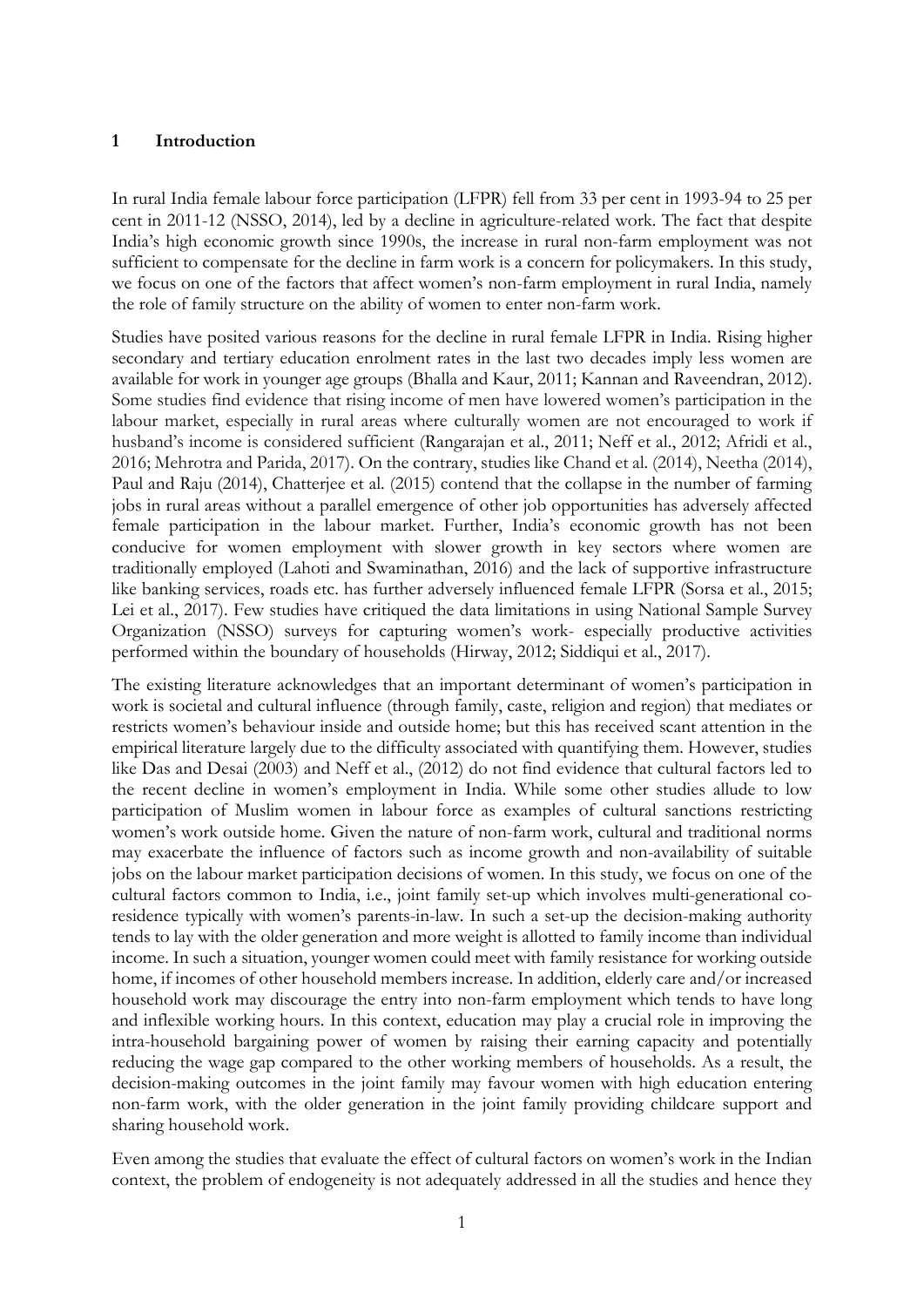tend to over- or under-estimate the impact of gender norms (exceptions include studies like Debnath, 2015). Since decisions regarding family structure and work participation can be taken simultaneously, there arises the problem of endogeneity. These include cases such as women who are more inclined to work and be independent: they may prefer not to marry into a joint family, if a joint-family system is expected to restrict woman's mobility out of home. Alternatively, if a joint family system is likely to provide support in terms of domestic responsibilities and childcare, women who are inclined to work may move into a joint family. Additionally, there can be other factors that influence decisions to both work and live in a joint family. Examples include a prolonged or serious illness that can lead to both withdrawing from market work and moving into a joint family set-up to reduce the burden of domestic work. Further, studies that track same women over time and map changes in their employment behavior with changes in individual and household characteristics, are not available for India. Such an investigation will help to better understand the underlying mechanisms that affect women's movements in and out of employment.

Using the longitudinal data of India Human Development Survey (IHDS) conducted in 2004-05 and 2011-12, we test the hypothesis if residing in a 'joint' family affects non-farm employment among rural married women in India. Non-farm employment includes time spent in non-farm business as well as non-farm wage work. We use conditional logistic regression analysis to study the effect of changes in family structure and other individual, household and village characteristics on movements of women in and out of non-farm employment which is further verified via a fixedeffects model. We address the problems of endogeneity that arise in such an empirical analysis using Instrumental variable (IV) regression and investigate the channels through which family structure influences married women's non-farm work participation.

We find that residing in a joint family reduces women's participation in non-farm employment by more than 10 percentage points and this is mainly through restricting women's decision-making authority and mobility within and outside the household. The results are in contrast with evidence from countries such as China and Japan where a joint family acts as a support system for childcare and for sharing of household work, thereby allowing younger women to move into formal employment. Though we do not know if the joint-family set-up in India leads to increase or decrease in time spent in household production activities due to non-availability of data, there is suggestive evidence that gender norms are stricter for younger women in joint-family set-up than in the case of nuclear families. Thus, we posit that in the situation of increasing men's incomes and limited job opportunities in rural areas, cultural factors may further restrict women's market activities while status production activities gain more importance. There is evidence that government interventions through Integrated Child Development Scheme (ICDS) and National Rural Employment Guarantee Act (NREGA) enables women with less education to enter nonfarm work. Improving policies that encourage women's education and creating network a of affordable and reliable childcare would not only raise women's empowerment, but also help realize the demographic advantage that India currently holds.

The study is organized as follows: the following section discusses briefly the mechanisms through which family structure might affect women's employment in non-farm activities. Section 3 discusses briefly the data and methodology used in the study. This is followed by sections on results, discussion and conclusions.

### **2 Theory: family structure and women's work**

'For generations, the most common family type has been a 'joint' family where men reside with their parents and extended family in the same household, and women move into their husband's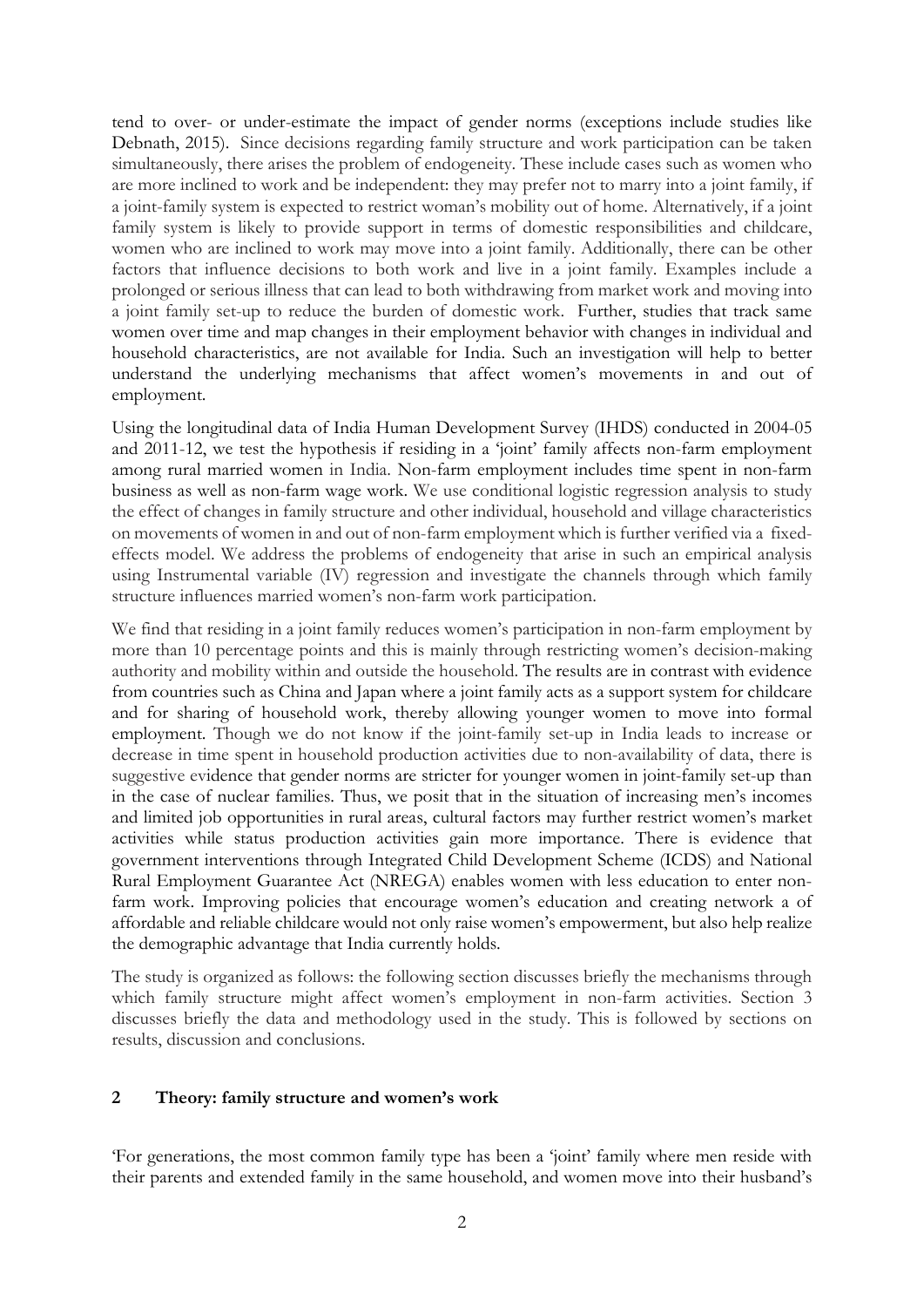home post-marriage' (Mookerjee, 2017). Thus, married life for most of the rural Indian women begins as a daughter-in-law in a joint-family where she resides with her husband and his parents and siblings. For instance, in the IHDS survey for women aged between 15-59 conducted in 2012, more than 97 per cent of rural women reported living in a joint family (with in-laws) immediately after their marriage. Also, most of them bear children in the early years of marriage. Over the years, the joint family tends to transit into a number of nuclear families due to crowding, migration to other locations for work, death of the patriarch, discord due to sharing of resources and responsibilities etc. However, as the woman becomes older, and her son(s) gets married, the woman might again reside in a joint family as the mother-in-law of the household (Allendorf, 2010). Thus, the probability that a married woman lives in a joint family first decreases with age, achieves its minimum around 30-40 years and then increases thereafter (Kishor and Gupta, 2004). We find evidence for the same from using IHDS data<sup>[1](#page-4-0)</sup> (Figure 1).

Figure 1 Percentage of rural married women residing in a joint family by age-group (2012)



Source: Authors' compilation based on IHDS survey

There are different mechanisms through which family structure can affect woman's participation in non-farm work which are illustrated below and the overall impact of these alternative mechanisms on female non-farm employment cannot be determined a priori.

### **2.1 Status and Autonomy**

-

In the Indian context, historically, working outside the home is deemed to be low status while child-bearing, especially sons, and nurturing them, and home-making are deemed to be high-status activities for upper-caste married women (Eswaran et al., 2013). Thus, women withdrawing from the workforce has been '*viewed as a symbol of status and upward mobility in India'*. Rao (2014) and Carswell (2016) using case studies of women working in rural south India find that these highstatus production activities are deemed to reflect household status even among women from lower caste groups as their spouses' incomes increase and they are out of economic deprivation. This combined with residence in a joint family (where several generations co-reside) may impose more restrictions for women in terms of *movements outside home, access to resources and decision-making capacity*. It is important to note that these restrictions apply more so for the bride or the daughter-in-law of the household and they are lesser if the woman is the mother-in-law or the senior married woman,

<span id="page-4-0"></span> $1$  Joint family is defined as one which has more than one married couple.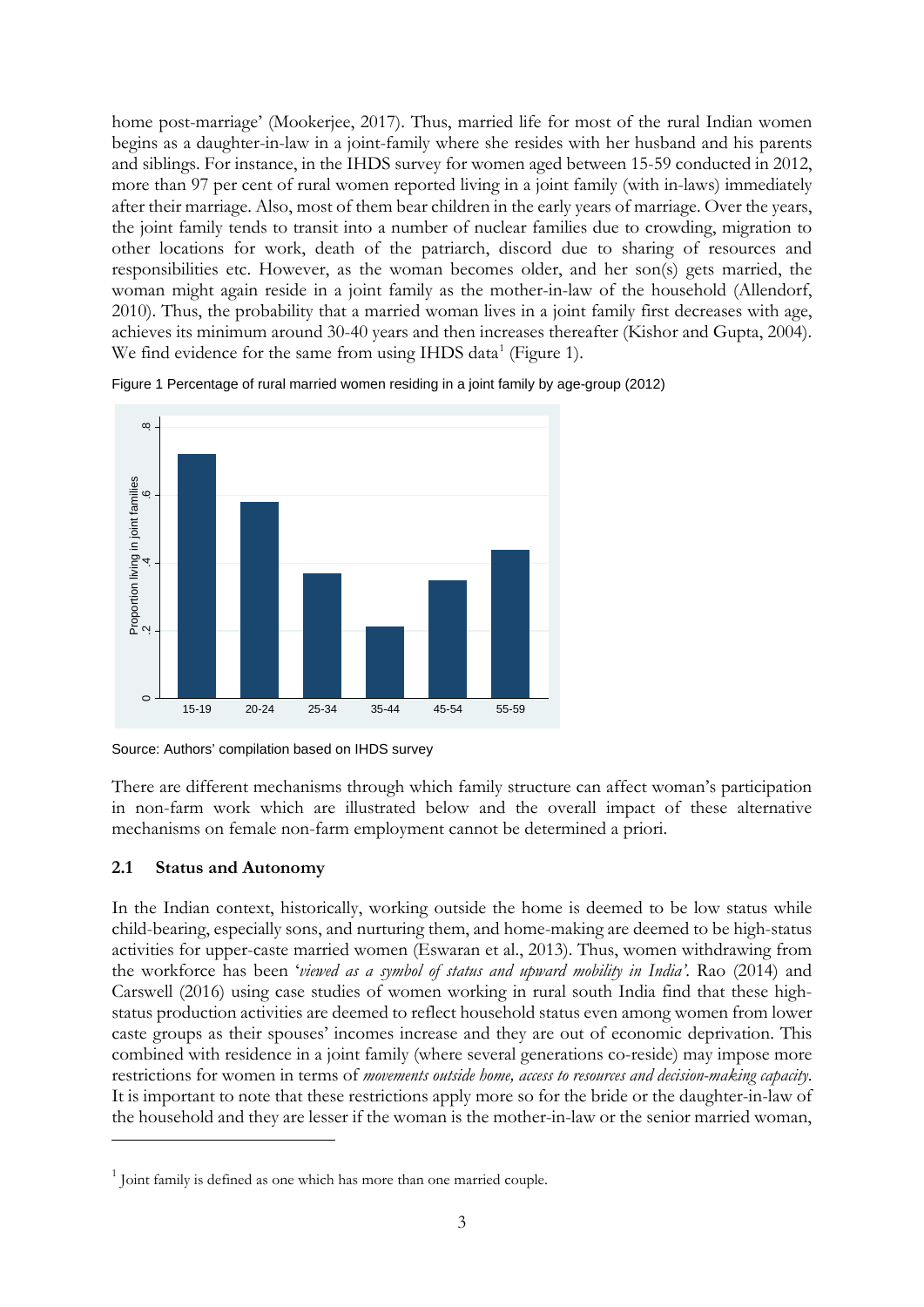who might hold a certain position and command in a joint household set-up (Deshmukh-Ranadive, 2005). Thus, a woman's status within her household depends not only on her husband but also on her husband's parents. For instance, studies have found that co-residence with parentsin- law can affect the woman's fertility decisions (Dyson and Moore, 1983), healthcare use for self and children (Griffiths et. al., 2002; Saikia and Singh, 2009) and autonomy and status within the household (Debnath, 2015; Subaiya and Vanneman, 2016). Few studies like Sorsa et al., (2015) find that being in a joint family (co-residing with parents-in-law) reduces the female LFPR by 7.5 per cent in the rural areas (after controlling for other factors) and they find this effect persisting across years. However, most of these studies do not adequately address the problem of endogeneity that arise in such an empirical analysis.

### **2.2 Access to pooled income**

Another strand of literature talks about the role of access to pooled income in a joint-family setup particularly in rural areas where agrarian incomes are very volatile and have covariant risks (for instance, dependent on the amount of rainfall that year). In a seminal paper, Rosenzweig and Wolpin (1985) suggested that inter-generational co-residence led to lesser volatility in farm incomes and greater income diversification in rural India. Rosenzweig (1988) find that joint households are better able to smooth consumption by relying more on transfers and less on costly credit from informal markets. Thus, in the rural India joint families may be better-off due to their income and consumption smoothing abilities given imperfect credit and insurance markets. Studies based on other countries also find that if parents-in-law contribute to the household through labour or pension income, then the daughter-in-law is less likely to participate in the labour market (Landmann et al., 2017). Further, rising income of men in the joint family set-up will amplify the impact of the lack of autonomy and decision-making for younger women, thereby discouraging them to enter non-farm work

### **2.3 Access to pooled time**

Apart from the decreased autonomy and access to pooled income, residing in a joint family may also lead to increase in domestic labour (cooking, cleaning, collecting water and fuel etc.) as the number of household members increase. This in turn might adversely affect the woman's participation in market activities especially when non-agricultural work may be inflexible and it may take longer travel time, thus making it more burdensome for women to work (increase in reservation wage). However, it might be the case that there can be support in terms of domestic work from other female members of the households which might ease women's entry into work. For instance, studies based on Japan and China find that co-residence with parents or in-laws increases maternal labour force participation due to sharing of domestic responsibilities (Sasaki, 2002; Maurer-Fazio et al., 2011). However, in the Indian context, this may depend on life-stage of the woman in the household, i.e., whether she is the junior or the senior married woman of the joint household as the burden of work falls predominantly on the junior daughter-in-law (Deshmukh-Ranadive, 2005).

# **2.4 Elderly support**

Another strand of literature talks about the role of women as caregivers of elderly and ill and disabled members which in turn might reduce their labour supply (Lilly et al., 2007). Thus, coresidence with in-laws might increase the elderly/sick/disabled care provided by women which in turn reduces their labour supply.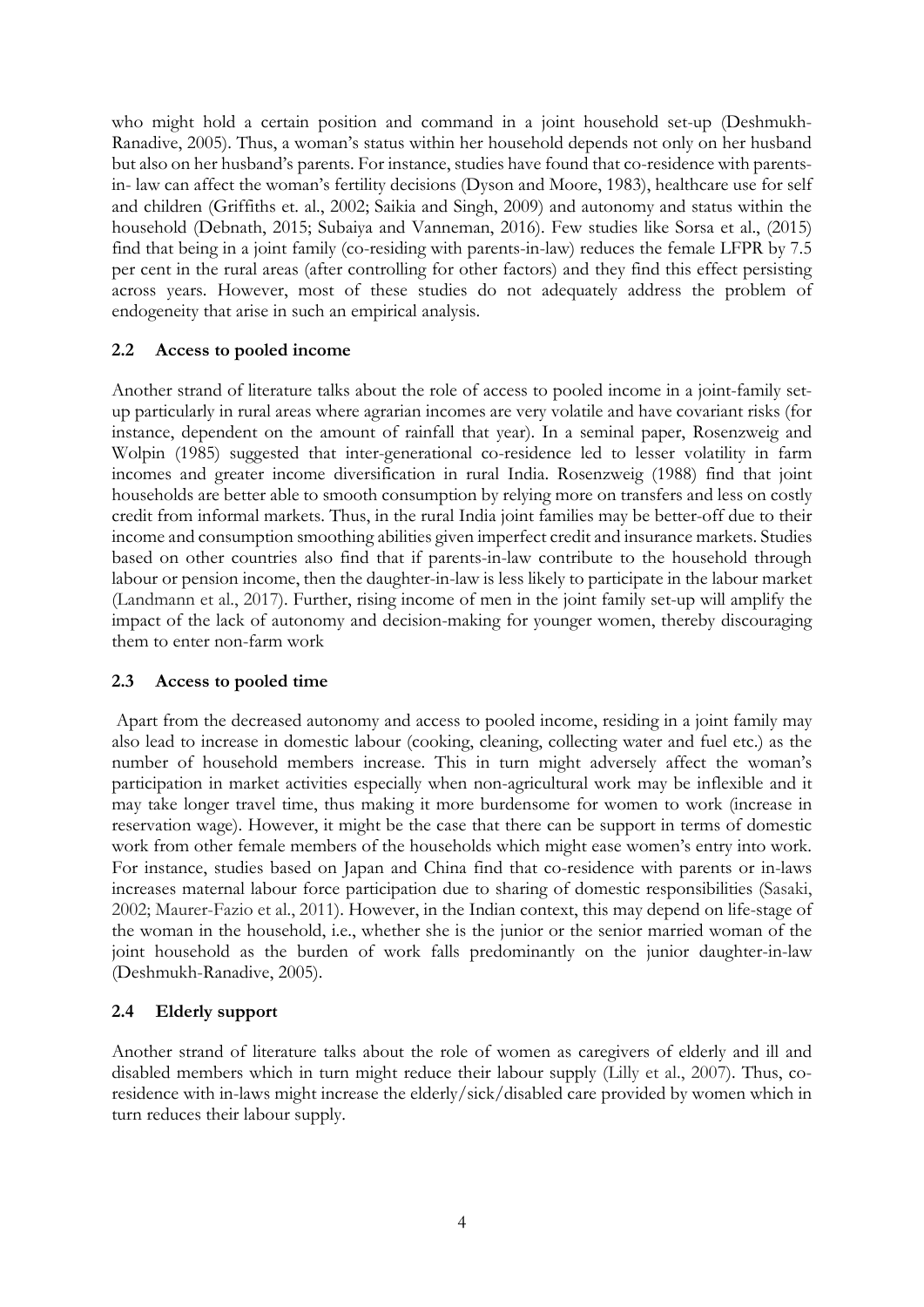### **2.5 Childcare support**

Contrary to the above mechanisms which tend to adversely impact female employment outside home, a joint family set-up can help young mothers to take up formal employment by providing childcare assistance. Few studies in the western context have shown that proximity to parents or in-laws increases the labour force participation rates in US and elsewhere (Posadas and Vidal-Fernández, 2013, Arpino et al., 2014). However, such evidence is rare for the Indian context.

## **3 Data**

<u>.</u>

We use the longitudinal dataset of Indian Human Development Survey (IHDS) which is a nationally representative survey of 41554 households that are spread across 33 states and union territories and 384 districts in 2004-05 (Desai et al., 2005). Around 83 per cent of these households were re-interviewed in 2011-12, thus making available a unique longitudinal dataset (the sample was augmented in 2012 to make up for the attrition in urban areas) (Desai et al., 2012). The survey collected rich information on women's economic participation compared to other national surveys like that of NSSO. The survey asks for the number of hours per day and number of days spent by a woman in the year preceding the survey in all types of economic activities (own farm work, nonfarm business, regular salaried or casual wage work in farm and non-farm set-up).

The advantages are: 1) it reduces to some extent the under-reporting of female labour typically associated with censuses and employment surveys in India due to inability to estimate the total work. 2) Women are more often engaged in multiple informal tasks/jobs and the NSSO surveys only capture the main and one or two secondary activities. But '*a rural female worker may: collect water from the village or outside well; clean the animal shed, milk the animal, and feed it; and work at her own farm as a helper or go to an outside farm as a hired worker*' (ILO, 2013). Thus, she may not have a main activity but perform many small activities (Desai and Jain, 1994) which may not be captured by employment surveys but is captured in IHDS data. However, in the case of animal-rearing, the survey does not ask for the number of hours worked in the last year but only if the respondent takes care of cattle, poultry etc. occasionally or usually. Thus, we do not have full information on time spent in agriculture and allied activities. Another disadvantage is that we do not account for women who are actively seeking a job due to inconsistency in data across rounds. Given the strengths and limitations of IHDS dataset, we use two measures of women's non-agriculture employment; the first is a binary indicator that takes value 1 if a woman worked greater than 240 hours in the last year in non-agriculture work and 0 otherwise; and the second is a continuous variable which is the total number of hours worked in non-agricultural activities in the last year

We exploit the panel nature of the dataset to track changes in non-farm employment by following only those women who were married and aged between 15-55 years in the first round and were re-interviewed in 2011-12. This provides us with a sample of 27,404 women for this study. We exclude women who were above the age of 55 in 2004-05 since even if they were working during the first round of the survey, they would have crossed or been close to the retirement age by 2011- 12. Table 1 below shows farm and non-farm employment for married women in our sample over the two periods. The average number of agriculture work hours has declined over the period; however, we do not know if there is a decline if (number of hours spent in) allied activity like animal rearing is accounted for. Nevertheless, there has been an increase in the non-agricultural employment rates, defined by women who work more than [2](#page-6-0)40 hours<sup>2</sup> in non-farm work in a year

<span id="page-6-0"></span><sup>&</sup>lt;sup>2</sup> IHDS classifies persons working greater than 240 hours as employed in line with NSSO employment surveys that take into account subsidiary work status (worked greater than 30 days) to calculate employment rates.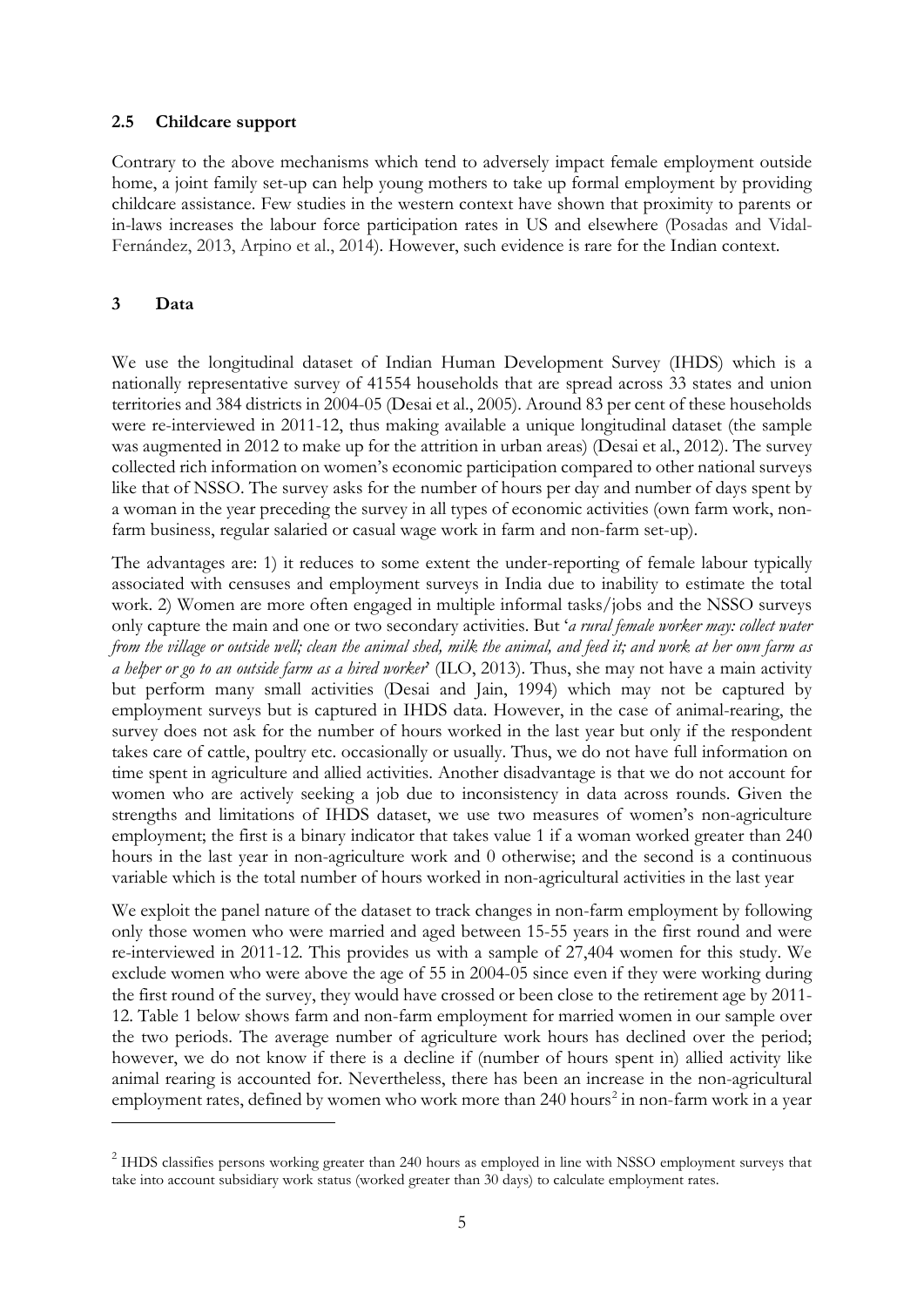from 9 per cent to 16 per cent during this period. It is important to note that while NSSO surveys for the same period show decline in agricultural employment rates and only a slight increase for non-farm employment rates of women, IHDS shows stagnation in agricultural employment rates and a higher increase in non-farm employment since the same women are followed over time. The sample in 2012 does not have anyone below 22 years and thus the rates are higher compared to NSSO surveys.

|                                                                | 2005  | 2012  |
|----------------------------------------------------------------|-------|-------|
| Average work hours (full sample)                               | 607.6 | 647.1 |
| Average work hours in farm work (full sample)                  | 478.8 | 435.3 |
| Average work hours in non-farm work (full sample)              | 128.9 | 211.9 |
| Average work hours in farm (for women working > 240 hours)     |       | 782.3 |
| Average work hours in non-farm (for women working > 240 hours) | 256.0 | 387.8 |
| % women who worked >240 hours in farm                          | 42.2  | 41.6  |
| % women who worked >240 hours in non-farm                      | 8.7   | 15.9  |
| Observations (full sample)                                     | 27404 | 27404 |

Table 1 Agriculture and non-agricultural employment in rural areas for married women aged 15-55 in 2005

Source: Based on authors' compilation of IHDS surveys

-

The IHDS has rich information on health, education, marriage, household demographics, income and consumption expenditure of the household, etc. The key variable of interest is whether the woman resides in a joint-family set-up or not. We define a married woman as living in a joint family if there are two or more married women or two or more married men in the household. It is important to note that there can be different forms of joint family set-up. For instance, Debnath (2015) defines any non-nuclear family as a joint family (nuclear family consists of the woman living with her spouse and her unmarried children). However, we believe that joint family households in which married woman lives with own or husband's unmarried siblings, or those with own or husband's nephew or niece (who migrate for work or education) may not be very restrictive in terms of woman's mobility, access to resources, decision-making etc. Such a joint family set-up where parents-in-law are not a part of it, is also unlikely to be able to offer child support to a young mother. Hence, we consider those families in which there are more than two married males or females as a joint household<sup>[3](#page-7-0)</sup>. The number of rural women living in joint families decreased from 43 to 34 per cent between 2005 and 2012 based on our definition using IHDS surveys. The nonfarm employment rates of rural married women living in joint households increased from 5 to 10 per cent during this period whereas it increased from 11 to 18 per cent for those in nuclear households (Figure 2).

<span id="page-7-0"></span><sup>&</sup>lt;sup>3</sup> This is used as a proxy measure of women living with her in-laws since we do not have direct information on coresidence with in-laws for the 2005 survey.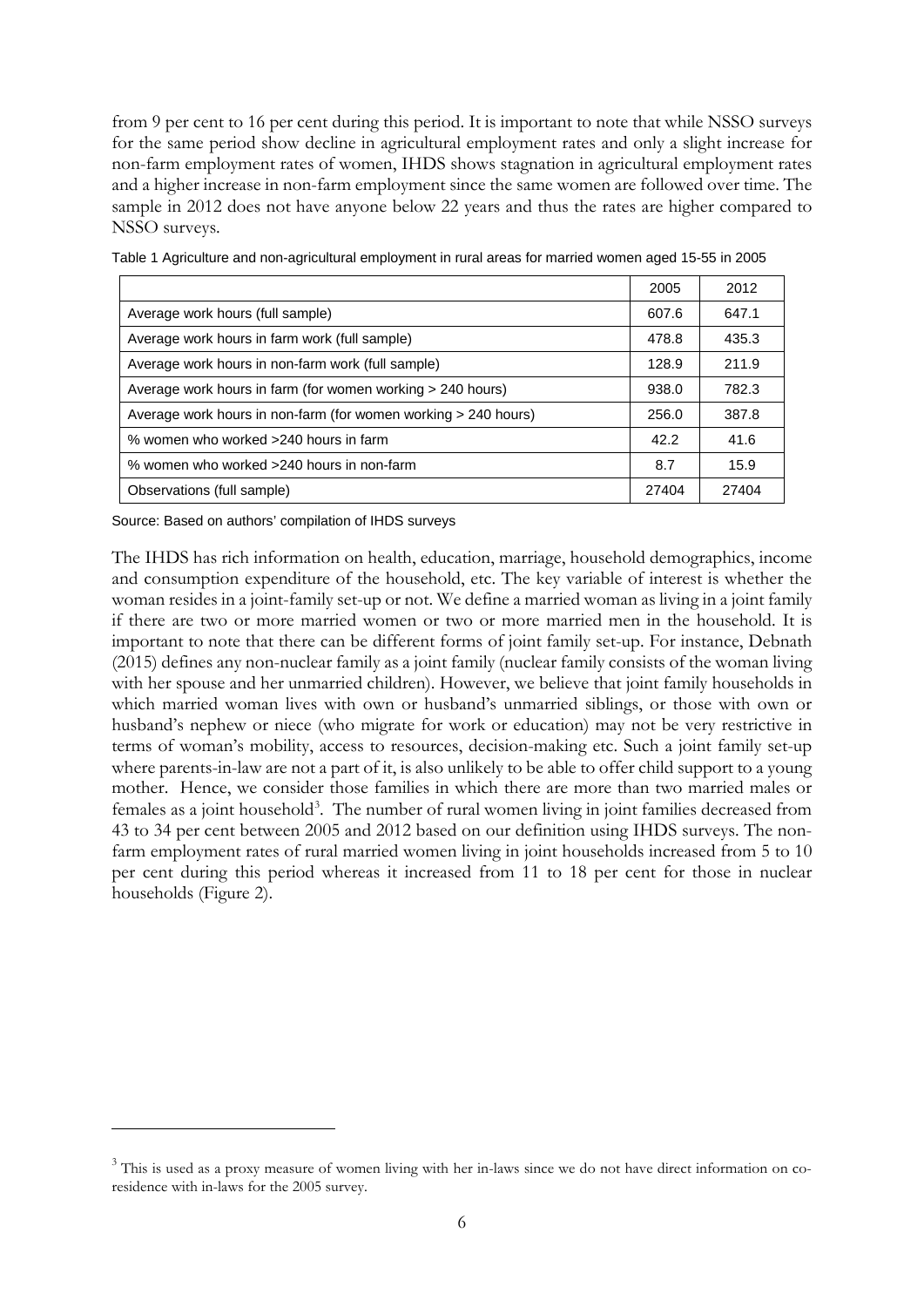

Figure 2 Non-farm employment rates of married women by family structure

Source: Based on authors' compilation of IHDS surveys

Non-farm employment rates are higher for rural married women with high education levels, i.e., higher secondary and tertiary education (Figure 3). While the employment rates are lower for women from joint families in all education categories, the gap between women from joint and nuclear families narrows for tertiary education levels in 2012. There is no prima facie evidence that women with young children receive childcare support from joint families compared with those from nuclear families (Figure 4). The difference in proportion of women working in non-farm employment between joint and nuclear families only decreases for older women when children have grown up. We also find that women from upper caste (higher social status) groups are more likely to reside in a joint family system than those from lower and/or disadvantaged groups like Other backward castes (OBC), Scheduled castes (SC) and Scheduled Tribes (ST) (Table A1 in Appendix). Also, the latter are more likely to work in non-farm employment primarily due to economic necessity. Non-farm employment rates are also not very different across consumption quintile groups; however, poorer households are slightly more likely to live in a joint family residence compared to the richer households.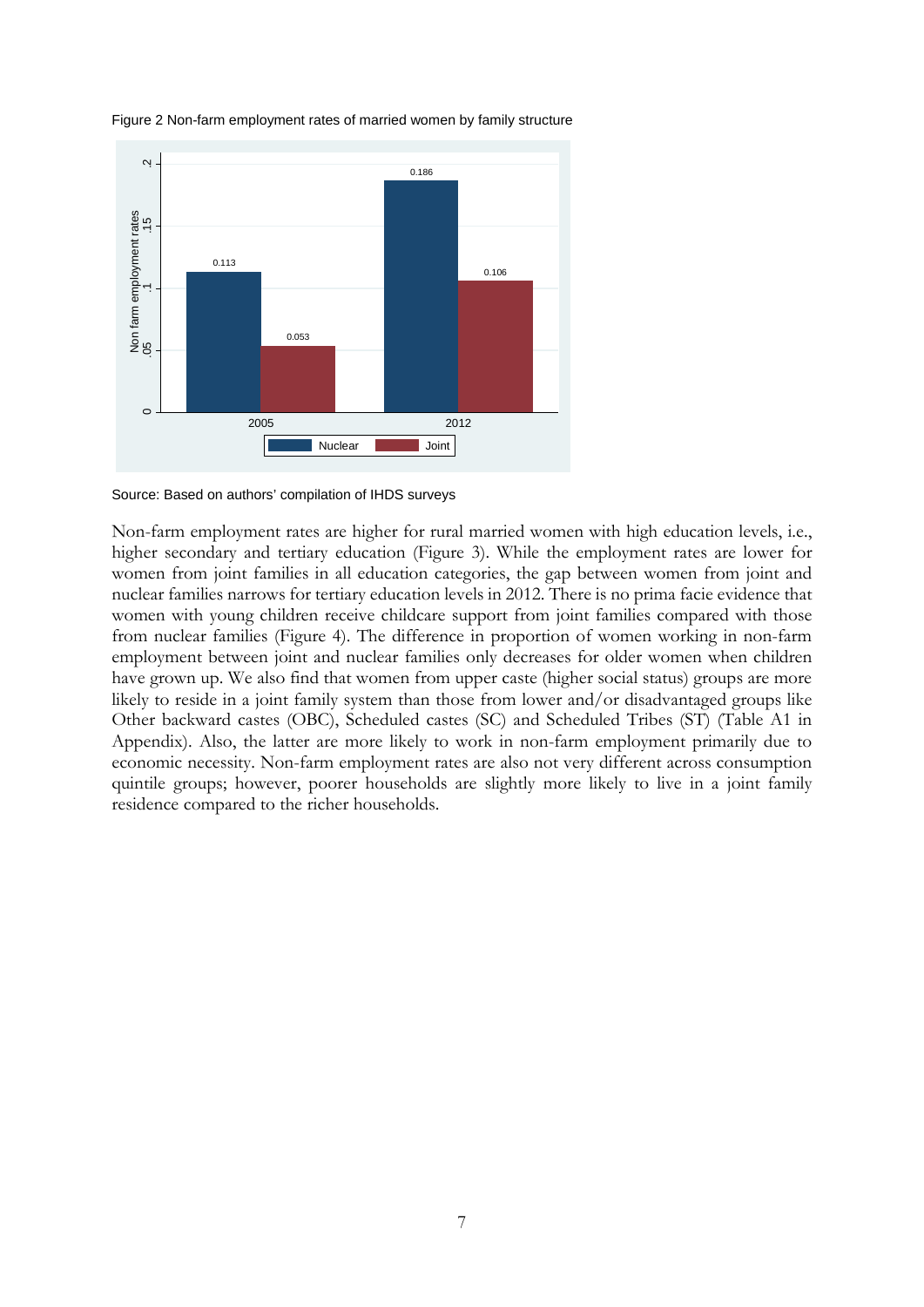

Figure 3 Non-farm employment rates by education and family structure across years

Source: Based on authors' compilation of IHDS surveys



Figure 4 Non-farm employment rates by the youngest child's age and family structure

Source: Based on authors' compilation of IHDS surveys

#### **4 Panel analyses: movements in and out of non-farm employment**

To study the correlates of married women's movements in and out of non-farm employment, we perform two sets of logistic regression analyses given in the following equations: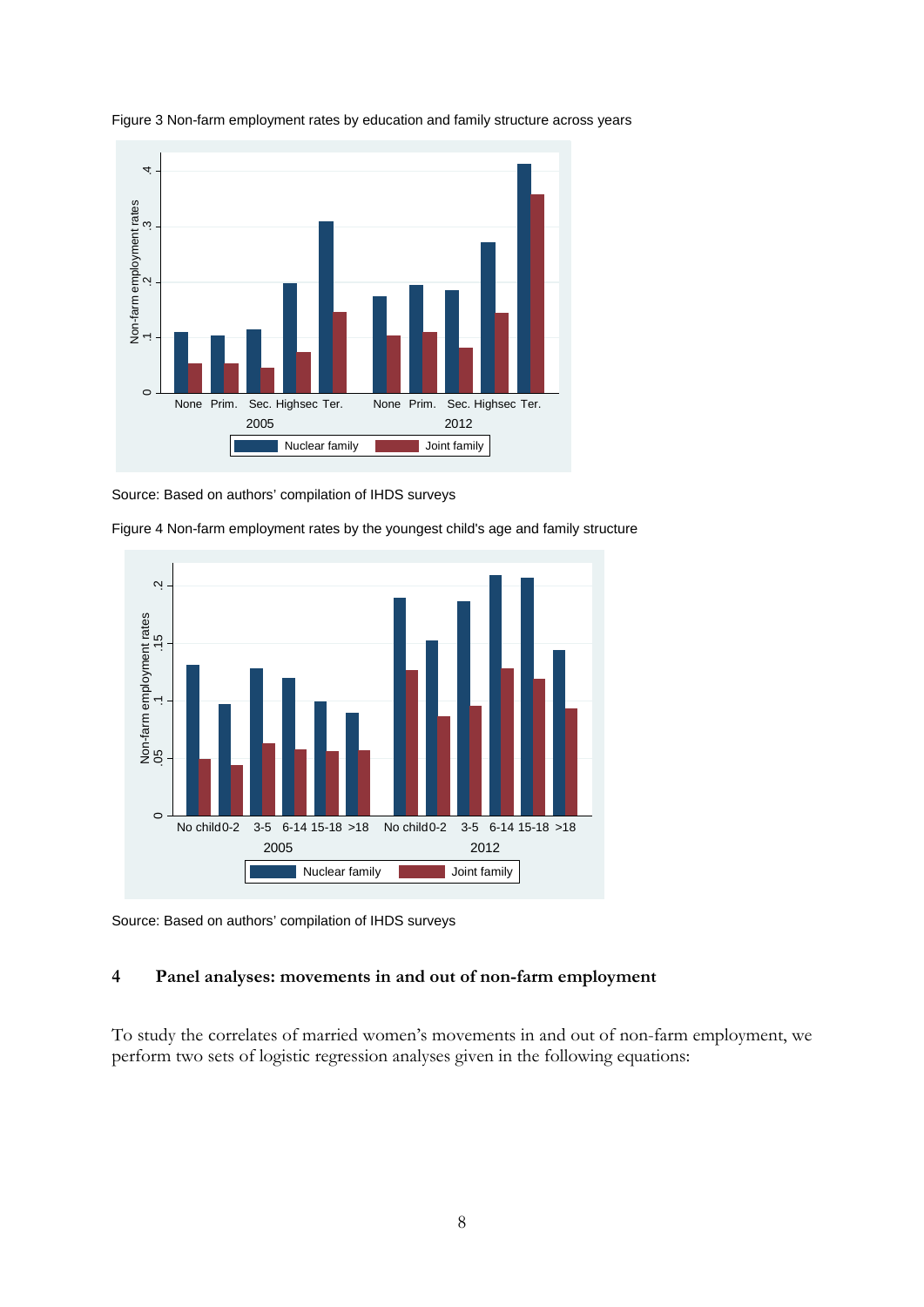$$
P[y_{ikt}] = \frac{e^{\eta}}{1 + e^{\eta}} \text{ given } y_{ikt-1} = 0
$$
\n<sup>(1)</sup>

$$
P[\bar{y}_{ikt}] = \frac{e^{\eta}}{1 + e^{\eta}} \text{ given } y_{ikt-1} = 1
$$
\n(2)

-

where, 
$$
\eta = \alpha + \beta_1 J_{ikt-1} + \beta_2 \Delta J_{ikt} + \gamma_1 X_{ikt-1} + \gamma_2 \Delta X_{ikt} + \delta_1 D_1 + \dots + \delta_K D_K + u_{ikt}
$$
  
(3)

 $y_{ikt}$  represents whether woman i in district  $k$  worked greater than 240 hours in non-farm employment condition for the two rounds of the survey  $(t = 1,2)$  conducted in 2005 and 2012 while  $\bar{y}_{ikt} = 1 - y_{ikt}$  represents not working in 2012.  $J_{ikt-1}$  and  $\Delta J_{ikt}$  represent whether family structure is joint or not in 2005 and if the woman's household changed structure between 2005 and 2012.  $X_{ikt-1}$  represent characteristics like age, education, marriage status, number of days ill and disability index<sup>[4](#page-10-0)</sup>, age of the youngest child, characteristics of the household like head age, gender, education, caste, religion consumption quintile group to which the household belonged to in 2005.  $\Delta X_{ikt}$  represents changes in some of these characteristics between 2005 and 2012. For instance, we account for improvement in education levels for those women enrolled in formal education in 2005. This is defined as whether they moved up the levels of education between 2005 and 2012. We also control for village level characteristics: if the NREGA is implemented well (whether sufficient work is available and payments are made on time)<sup>[5](#page-10-1)</sup>, if the village has a well-functioning Anganwadi, a public childcare center under ICDS program<sup>[6](#page-10-2)</sup>, if the village has access to kutcha or pucca road.  $D_i$  represents the district-fixed effects.

Table 2 shows the results of the logistic regression analysis. Women who moved from nuclear to joint family set-up between 2005 and 2012 and those who resided in joint households in both years are more likely to exit and less likely to enter non-farm employment compared to those who resided in nuclear households in both years. Those who moved from joint to nuclear families are also more likely to exit compared to those in nuclear households in both years. However, it does not affect women who enter non-farm employment. Thus, residing in a joint family is associated with low participation in non-farm employment. We also find that older women (but not very old ones) and those with higher education levels are more likely to be in non-farm employment and less-likely to exit non-farm employment. Women from poorer households and those from disadvantaged caste groups are more likely to work primarily due to economic necessity. Presence of young children also adversely affects the participation of mothers' in non-farm employment rates. In contrast, villages with access to roads, sufficient availability of jobs in NREGA scheme and relocation to urban area help women to work more in non-farm work. We also perform fixed-

<span id="page-10-0"></span><sup>&</sup>lt;sup>4</sup> A person's disability is measured as an ordinal variable: whether he/she can perform the following activities with ease (=0), with some difficulty (=1) or unable to do it (=2): walking 1 km, dressing, hearing, speaking, far sight, short sight, using toilet. A person is considered disabled if he/she is unable to do any of the activity.

<span id="page-10-1"></span><sup>&</sup>lt;sup>5</sup> National Rural Employment Guarantee Act (NREGA) enacted in 2005 entitles every rural household to a minimum of 100 days of paid work every year at the statutory minimum wage with mandate that one-third of jobs be reserved for women and equal wages be paid for men and women. Studies find that NREGA had a positive impact on female LFPR, casual labour wages and empowerment of women in rural areas (Azam, 2012; Zimmermann, 2012). Thus villages with well-functioning NREGA are likely to have higher female employment rates.

<span id="page-10-2"></span> $<sup>6</sup>$  A village is said to have a well-functioning Anganwadi if it provides all the services under ICDS like health check-</sup> ups for pregnant and lactating mothers and their children, immunization, food supplement, and growth monitoring for children, pre-school education and adolescent girls program. Anganwadis provide free public pre-schooling for children under 6 years of age which in turn might improve non-farm employment of young mothers (Jain, 2016).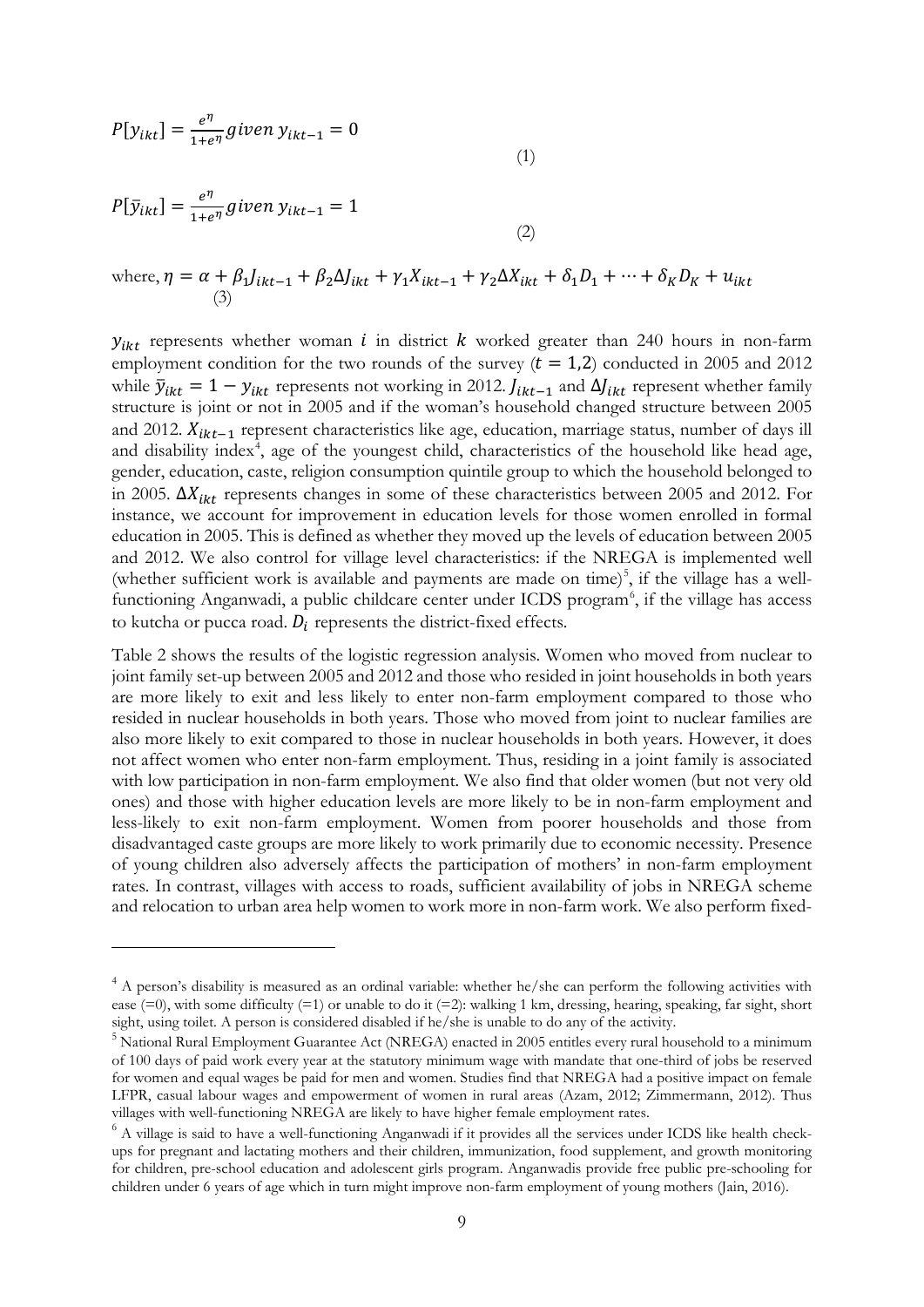effects regression which controls for time-invariant factors that might influence women's employment and be correlated with family structure and verify the above results (Appendix table A2).

| Variables                              | Out of non-farm employment<br>in 2005 |                        | In non-farm employment in<br>2005 |       |  |
|----------------------------------------|---------------------------------------|------------------------|-----------------------------------|-------|--|
|                                        | coefficient                           | $\overline{\text{Se}}$ | coefficient                       | se    |  |
| Base: Nuclear in both rounds           |                                       |                        |                                   |       |  |
| Nuclear in 2005 & joint in 2012        | $0.492***$                            | 0.179                  | $-0.288***$                       | 0.078 |  |
| Joint in 2005 & nuclear in 2012        | $0.460**$                             | 0.181                  | $-0.087$                          | 0.067 |  |
| Joint in both rounds                   | $0.374*$                              | 0.192                  | $-0.508***$                       | 0.071 |  |
| Age in 2005: 15-19                     |                                       |                        |                                   |       |  |
| $20 - 24$                              | $-0.625$                              | 0.424                  | 0.090                             | 0.128 |  |
| 25-34                                  | $-0.973**$                            | 0.424                  | $0.241*$                          | 0.128 |  |
| $35 - 44$                              | $-0.791*$                             | 0.445                  | $0.308**$                         | 0.136 |  |
| 45-54                                  | $-0.429$                              | 0.463                  | $-0.219$                          | 0.144 |  |
| Education in 2005: Illiterate          |                                       |                        |                                   |       |  |
| Primary                                | $-0.510***$                           | 0.169                  | 0.078                             | 0.066 |  |
| Secondary                              | $-1.055***$                           | 0.188                  | 0.074                             | 0.071 |  |
| Higher secondary                       | $-2.329***$                           | 0.371                  | $0.473***$                        | 0.151 |  |
| Tertiary                               | $-2.752***$                           | 0.464                  | $1.460***$                        | 0.188 |  |
| Improvement in education levels        | $-0.446**$                            | 0.188                  | $0.153**$                         | 0.074 |  |
| Currently enrolled in education        | 2.349                                 | 1.895                  | 2.079***                          | 0.601 |  |
| Marital status in 2005: Married        |                                       |                        |                                   |       |  |
| Widowed/Divorced/Separated             | $-0.014$                              | 0.276                  | $-0.000$                          | 0.109 |  |
| Youngest child in 2005: 0-2 years      | 0.189                                 | 0.164                  | $0.118**$                         | 0.059 |  |
| Youngest child in 2005: 3-6 years      | $-0.008$                              | 0.140                  | $0.091*$                          | 0.055 |  |
| Youngest child in 2012: 0-2 years      | $0.447*$                              | 0.245                  | $-0.227**$                        | 0.089 |  |
| Youngest child in 2012: 3-6 years      | $-0.252$                              | 0.197                  | $-0.026$                          | 0.070 |  |
| <b>Disability index</b>                | 0.114                                 | 0.085                  | $-0.103***$                       | 0.034 |  |
| Number of days ill                     | 0.004                                 | 0.003                  | $-0.002*$                         | 0.001 |  |
| Religion: Hindu                        |                                       |                        |                                   |       |  |
| Muslim                                 | $-0.487**$                            | 0.228                  | 0.080                             | 0.101 |  |
| Christian                              | 0.650                                 | 0.490                  | $-0.190$                          | 0.193 |  |
| <b>Sikh</b>                            | $1.859**$                             | 0.756                  | $-0.607***$                       | 0.216 |  |
| <b>Others</b>                          | $-0.336$                              | 0.333                  | $0.518***$                        | 0.171 |  |
| Caste group: Others                    |                                       |                        |                                   |       |  |
| OBC                                    | 0.243                                 | 0.186                  | $0.332***$                        | 0.069 |  |
| $\overline{SC}$                        | 0.192                                 | 0.198                  | $0.631***$                        | 0.072 |  |
| <b>ST</b>                              | $0.421*$                              | 0.255                  | $0.498***$                        | 0.104 |  |
| Urban residence in 2012                | 0.039                                 | 0.426                  | $0.353*$                          | 0.185 |  |
| Anganwadi functioning                  | $-0.224$                              | 0.170                  | 0.005                             | 0.067 |  |
| NREGA: Payment on time                 | 0.134                                 | 0.165                  | 0.087                             | 0.061 |  |
| NREGA: Sufficient labour not available | 0.002                                 | 0.003                  | $-0.002*$                         | 0.001 |  |
| Village has road: No                   |                                       |                        |                                   |       |  |
| Yes, Kutcha road                       | 0.419                                 | 0.446                  | $0.912***$                        | 0.269 |  |
| Yes, Pucca road                        | 0.362                                 | 0.416                  | $0.917***$                        | 0.263 |  |
| Constant                               | $2.644*$                              | 1.396                  | $-3.597***$                       | 0.826 |  |
| Observations                           | 2,057                                 |                        | 22,159                            |       |  |

Table 2 Logistic regression analysis: Conditional on non-farm employment status in 2005

Note: Regressions include district-fixed effects and effects and other head characteristics like age, gender, education levels and consumption quintile group to which the household belongs to.

Source: Based on authors' compilation of IHDS surveys

#### **5 Cross-sectional analysis: Instrumental variable regression**

As discussed in Section 1, estimates from logistic regression will be biased if residence in a joint family and non-farm work are endogenous due to unobserved factors. Further, fixed-effects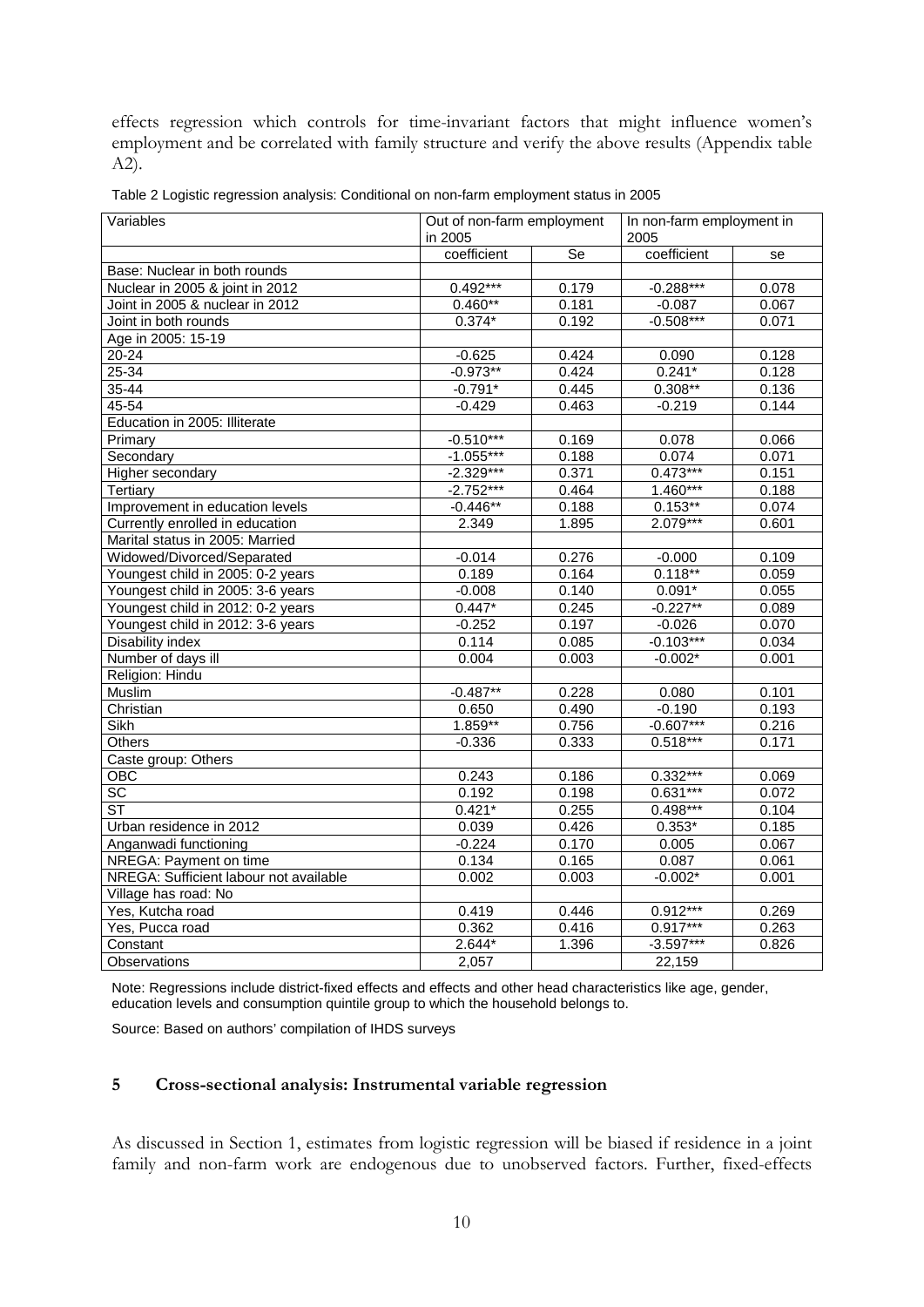method cannot account for time-varying factors that influence both family structure and employment in non-agricultural work. For instance, there are regional differences in proportion of women living in joint or nuclear families (Kishor and Gupta, 2004) and if non-farm employment opportunities or childcare programs had greatly improved in regions where joint families are less prevalent, then the coefficient of joint family set-up will be biased and significant. Hence, we use instrumental variable regression on a cross-section of ever married rural women aged above 15 years who were interviewed in 2012. The survey interviewed one or two ever-married women from each household regarding health, education, fertility, family planning, marriage, and gender relations in the household and community. From this survey, we use whether the father-in-law of the woman is alive or not as an instrument for residence in a joint family<sup>[7](#page-12-0)</sup>.

This instrument is drawn based on studies like Deshmukh-Ranadive (2005) and Debnath (2015) which stress the role of the patriarch in influencing the co-residence of different generations under one roof. These studies argue that the patriarch of the household has a greater role in the Indian context because of social customs and norms that give him authority over family members and control over land and assets through patrilineal descent and patrilocal residence and gendered inheritance (Jejeebhoy & Sathar, 2001). Thus, the survival of the father-in-law is used as a plausible exogenous instrument to predict living in joint household. On similar lines, Posadas and Vidal-Fernández (2013) use the death of the grandmother as an instrument for availability of grandparental childcare to study the effect of this informal childcare support on maternal labour force participation.

Our estimating equations are given below:

<u>.</u>

First-stage equation:  $J_i = \delta + \theta S_i + \theta X_i + \omega_i$  (4)

$$
Structural equation: Yi = \alpha + \beta Ji + \gamma Xi + \epsiloni
$$
\n(5)

Where  $Y_i$  denotes number of hours or whether woman i worked greater than 240 hours in nonfarm activities in the year preceding the survey.  $J_i$  denotes whether woman *i* lives in the joint family,  $S_i$  denotes whether the father-in-law of woman  $i$  is alive. We also control for individual, household and village characteristics and district fixed-effects mentioned before[8](#page-12-1). The results of the first-stage regressions are shown below (Table 3). The dependent variable is whether the woman lives in a joint family set-up and the independent variable is whether the father-in-law of the woman is alive. We find that the woman is more than 14 per cent more likely to live in a joint family set-up if her father-in-law is alive. The coefficient is significant at 1 per cent level and tests of weak and under-identification are rejected. In another set of regressions (reported in the following text) we also control for characteristics that might be associated with the survival of the father-in-law (like education, land, assets, cattle ownership etc.) apart from district fixed-effects (that account for differential access to health facilities, living environment etc.) and we find the instrument remains to be a strong predictor of living in a joint family. The results of second-stage regression are shown in Table 4. We find that living in a joint-family reduces non-farm employment by around 250 hours per year on average and it reduces the rates by around 12 percentage points. The effect of other variables is similar to that of results of conditional logistic regression analysis.

<span id="page-12-0"></span><sup>&</sup>lt;sup>7</sup> Such a women's questionnaire was included in the first wave of the survey as well. But the question on whether the father-in-law of the woman was alive during the first wave was not asked.

<span id="page-12-1"></span><sup>&</sup>lt;sup>8</sup> The original sample of ever married women interviewed contained around 26,007 observations but this reduced to 23,852 mainly due to missing observations on village data. Hence, we also perform an analysis without village level indicators, but the results obtained are similar.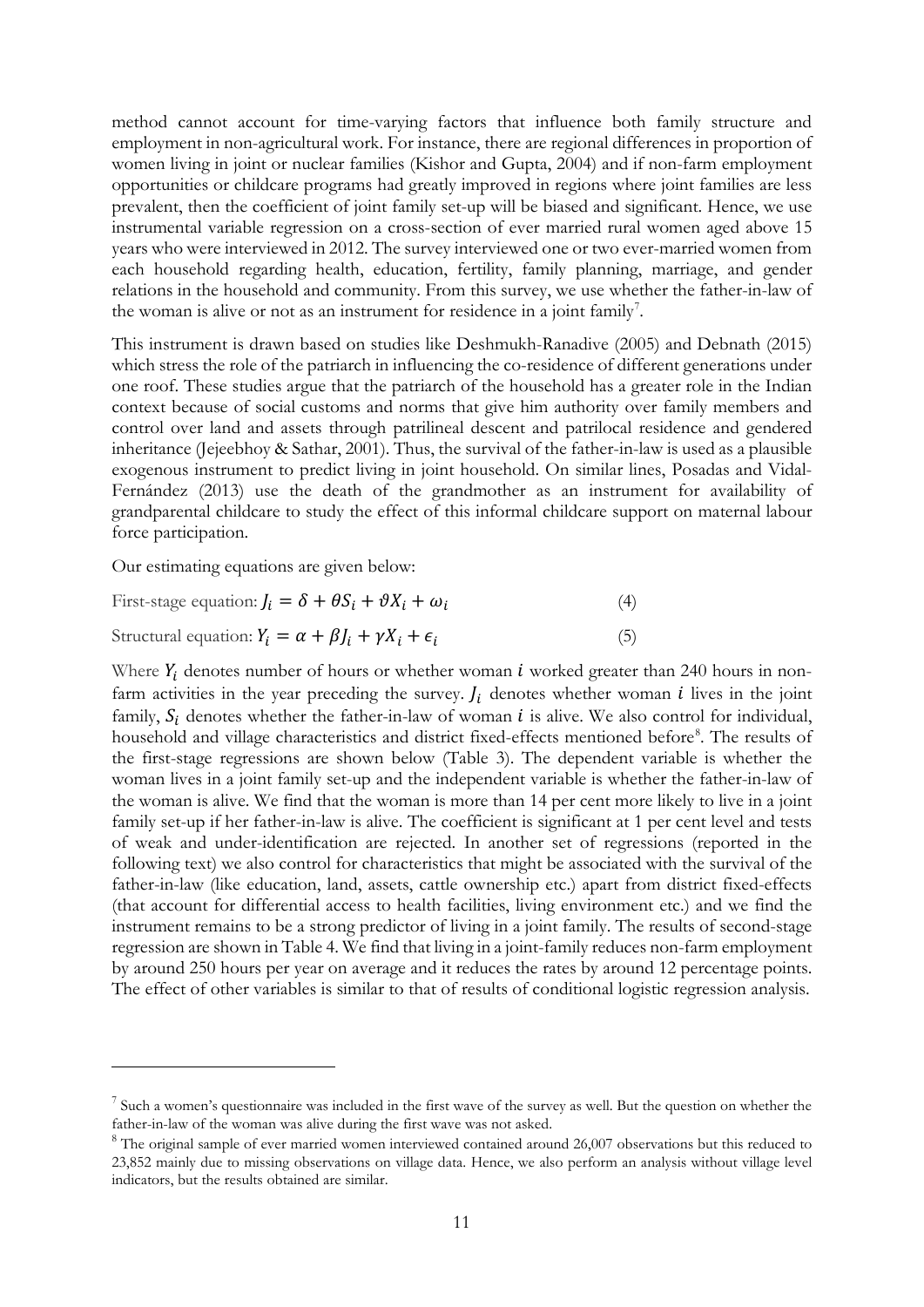Table 3 IV estimation: First stage regression results

| coefficient | se    |
|-------------|-------|
|             |       |
| $0.148***$  | 0.006 |
| $-0.877***$ | 0.060 |
| 23,853      |       |
| 595.51      |       |
|             |       |

Note: Robust standard errors in parentheses.

Source: Based on authors' compilation of IHDS surveys

Table 4 Effect of family structure on non-agriculture employment – IV estimation

|                                   |             |       | Non-farm employment   Non-farm employment hours |        |
|-----------------------------------|-------------|-------|-------------------------------------------------|--------|
| Variables                         | coefficient | se    | coefficient                                     | se     |
| Joint family                      | $-0.122***$ | 0.039 | $-249.570***$                                   | 61.798 |
| Number of days ill                | $-0.000*$   | 0.000 | $-0.388***$                                     | 0.118  |
| Disability index                  | $-0.012***$ | 0.004 | $-14.521**$                                     | 6.781  |
| Age: 15-19                        |             |       |                                                 |        |
| 20-24                             | 0.015       | 0.012 | 6.822                                           | 17.332 |
| $25 - 34$                         | $0.065***$  | 0.016 | 77.785***                                       | 23.999 |
| $35 - 44$                         | $0.094***$  | 0.022 | $106.833***$                                    | 34.282 |
| 45-54                             | 0.076***    | 0.022 | 72.802**                                        | 34.490 |
| 55 and above                      | 0.041       | 0.025 | 24.188                                          | 38.513 |
| <b>Education: None</b>            |             |       |                                                 |        |
| Primary                           | $0.020***$  | 0.007 | 54.102***                                       | 10.644 |
| Secondary                         | $0.027***$  | 0.007 | 82.873***                                       | 11.299 |
| Higher secondary                  | $0.087***$  | 0.013 | 237.453***                                      | 25.313 |
| Tertiary                          | $0.203***$  | 0.019 | 515.291***                                      | 42.091 |
| Currently enrolled: No            |             |       |                                                 |        |
| Yes                               | $-0.029$    | 0.033 | -159.363***                                     | 61.842 |
| Marital status: Married           |             |       |                                                 |        |
| Widowed/Divorced/Separated        | $0.075***$  | 0.015 | 157.961***                                      | 27.404 |
| Youngest Child age - 0 to 2 years | $-0.028***$ | 0.006 | $-32.288***$                                    | 9.576  |
| Youngest Child age - 3 to 5 years | $-0.002$    | 0.006 | $-20.492**$                                     | 9.705  |
| Children                          | 0.003       | 0.002 | 2.543                                           | 3.495  |
| Religion: Hindu                   |             |       |                                                 |        |
| Muslim                            | $0.028***$  | 0.010 | 53.597***                                       | 16.232 |
| Christian                         | 0.030       | 0.029 | 70.536                                          | 46.448 |
| Sikh                              | $-0.017$    | 0.020 | $-30.971$                                       | 36.673 |
| Others                            | 0.022       | 0.021 | 6.820                                           | 33.422 |
| Caste group: General              |             |       |                                                 |        |
| OBC                               | $0.034***$  | 0.006 | 47.244***                                       | 10.414 |
| $\overline{SC}$                   | $0.068***$  | 0.007 | 84.674***                                       | 12.358 |
| <b>ST</b>                         | $0.044***$  | 0.011 | 82.516***                                       | 17.178 |
| Anganwadi functioning             | 0.007       | 0.007 | 22.332**                                        | 10.618 |
| NREGA: Payment on time            | 0.007       | 0.007 | $-4.098$                                        | 10.467 |
| NREGA: no sufficient work         | $-0.000$    | 0.000 | $-0.167$                                        | 0.156  |
| Village has road: yes, Pucca road |             |       |                                                 |        |
| Yes, Kutcha road                  | $-0.013$    | 0.008 | $-25.209**$                                     | 12.358 |
| No road                           | $-0.042**$  | 0.021 | $-70.275**$                                     | 28.174 |
| Constant                          | $-0.120**$  | 0.048 | $-234.240***$                                   | 82.774 |
| Observations                      | 23,853      |       | 23,853                                          |        |
| R-squared                         | 0.117       |       | 0.079                                           |        |

Note: Regressions include district fixed-effects and other head characteristics like age, gender and education levels and consumption quintile group to which the household belongs to. Robust standard errors are reported.

Source: Based on authors' compilation of IHDS surveys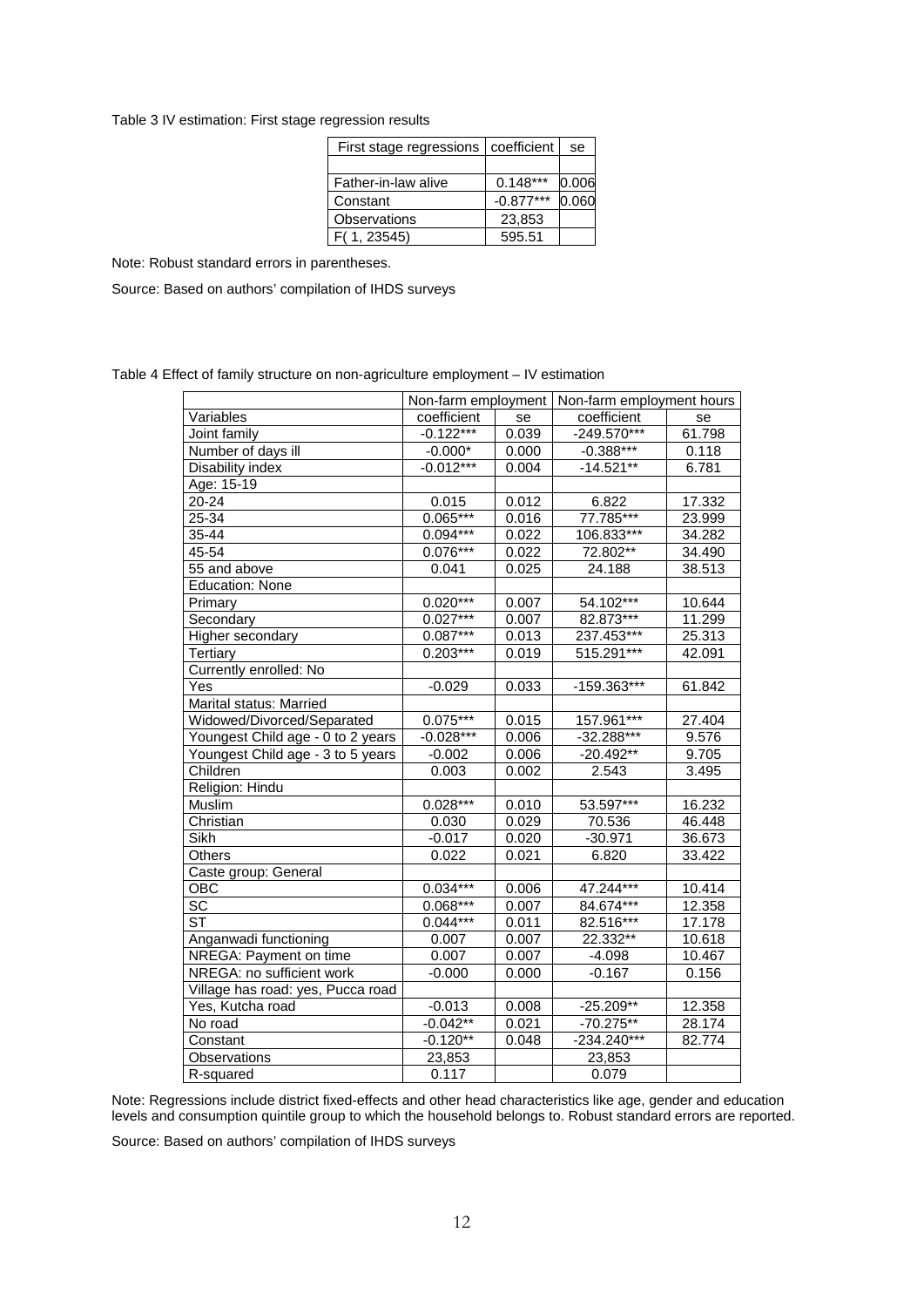To investigate the mechanisms through which joint family affects women's non-farm employment, we include a set of explanatory factors (apart from other controls mentioned before) in a step-wise instrumental variable regression (Table 6 and 7) that determines increased household responsibilities (presence of elderly, disabled or sick members), income effect of being in joint family (proportion of workers, pension income, land, assets, cattle, whether in-laws are literate) and woman's autonomy in the household (decision-making authority<sup>[9](#page-14-0)</sup>, mobility outside home<sup>10</sup>, practice of purdah, participation in village council meetings). We do not find much change in the coefficient of joint family when factors related to domestic work and income-smoothing capacity are added (Columns 1 and 2 in Tables 6 and 7). However, we find that women in households with pension income and owning land and cattle have lower probability of working and lesser work hours in non-farm employment. Literate father-in-law also reduces the probability that woman is employed in non-farm. These factors tend to support the hypothesis that family income (and/or wealth) matters more than the individual income in a joint-family set-up. Finally, when a set of factors that predict woman's autonomy are included (Column 3 in Tables 6 and 7), we find that the coefficient on joint family becomes insignificant when non-farm employment rate is considered. In the regression with non-farm working hours, the effect of a joint family reduces but remains significant at 10 per cent level. This suggests that women in joint families are restricted in terms of decision-making, mobility, etc. which in turn affect their non-farm employment outside home. We note that around 30 per cent of observations have missing values related to variables on gender empowerment listed above and hence the lowest number of observations in Column 3 in Tables 6 and 7. We hypothesize that non-reporting would be higher among less empowered women which in turn under-estimates the effect of women's autonomy on participation in nonfarm work. To check this bias, we compare the women's and households' characteristics of those who answered questions on gender relations versus those who did not, using OLS regression analysis. We find that non-reporting is higher among those who did not work, those who lived in joint family set-up, and those from richer households and upper caste women which confirms our hypothesis.

| <b>Variables</b>                           | (1)         |        | (2)           |        | (3)          |        |
|--------------------------------------------|-------------|--------|---------------|--------|--------------|--------|
|                                            | coefficient | se     | coefficient   | se     | coefficient  | se     |
| Joint family                               | -256.702*** | 64.749 | $-245.862***$ | 67.445 | $-199.524**$ | 96.841 |
| <b>Elderly members</b>                     | 20.773*     | 11.425 | 26.512**      | 11.173 | 25.272       | 16.040 |
| Sick care                                  | 17.403      | 13.651 | 15.787        | 13.749 | 12.489       | 18.557 |
| Disabled care                              | 15.092      | 13.632 | 14.499        | 13.748 | 25.945       | 17.991 |
| Cattle                                     |             |        | $-14.665***$  | 3.274  | $-16.857***$ | 4.624  |
| Land in acres                              |             |        | $-3.004***$   | 0.796  | $-4.325***$  | 1.182  |
| <b>Mother-in-law literate</b>              |             |        | $-16.529$     | 14.104 | $-23.542$    | 18.542 |
| <b>Father-in-law literate</b>              |             |        | -4.679        | 9.529  | $-1.214$     | 12.073 |
| <b>Pension Income</b>                      |             |        | $-40.325*$    | 20.825 | $-47.805*$   | 27.456 |
| <b>Workers proportion</b>                  |             |        | 15.516        | 26.850 | 5.824        | 35.916 |
| <b>Decision making power</b>               |             |        |               |        | 8.182**      | 3.259  |
| <b>Restricted mobility</b>                 |             |        |               |        | $-10.442***$ | 3.760  |
| <b>Participation in village</b><br>council |             |        |               |        | 130.617***   | 19.441 |
| <b>Practise veil</b>                       |             |        |               |        | $-26.525**$  | 13.478 |

Table 3 Joint family effect on non-farm employment hours: mechanisms

-

<span id="page-14-0"></span><sup>&</sup>lt;sup>9</sup> Based on the principal component score of whether woman has a say in deciding what to cook, to purchase expensive items and land, visiting hospital when self or children are sick, children's wedding and related expenses.

<span id="page-14-1"></span><sup>&</sup>lt;sup>10</sup> Based on principal component score whether woman needs permission to go out to visit friends, to shop, for a short-trip by bus or train etc.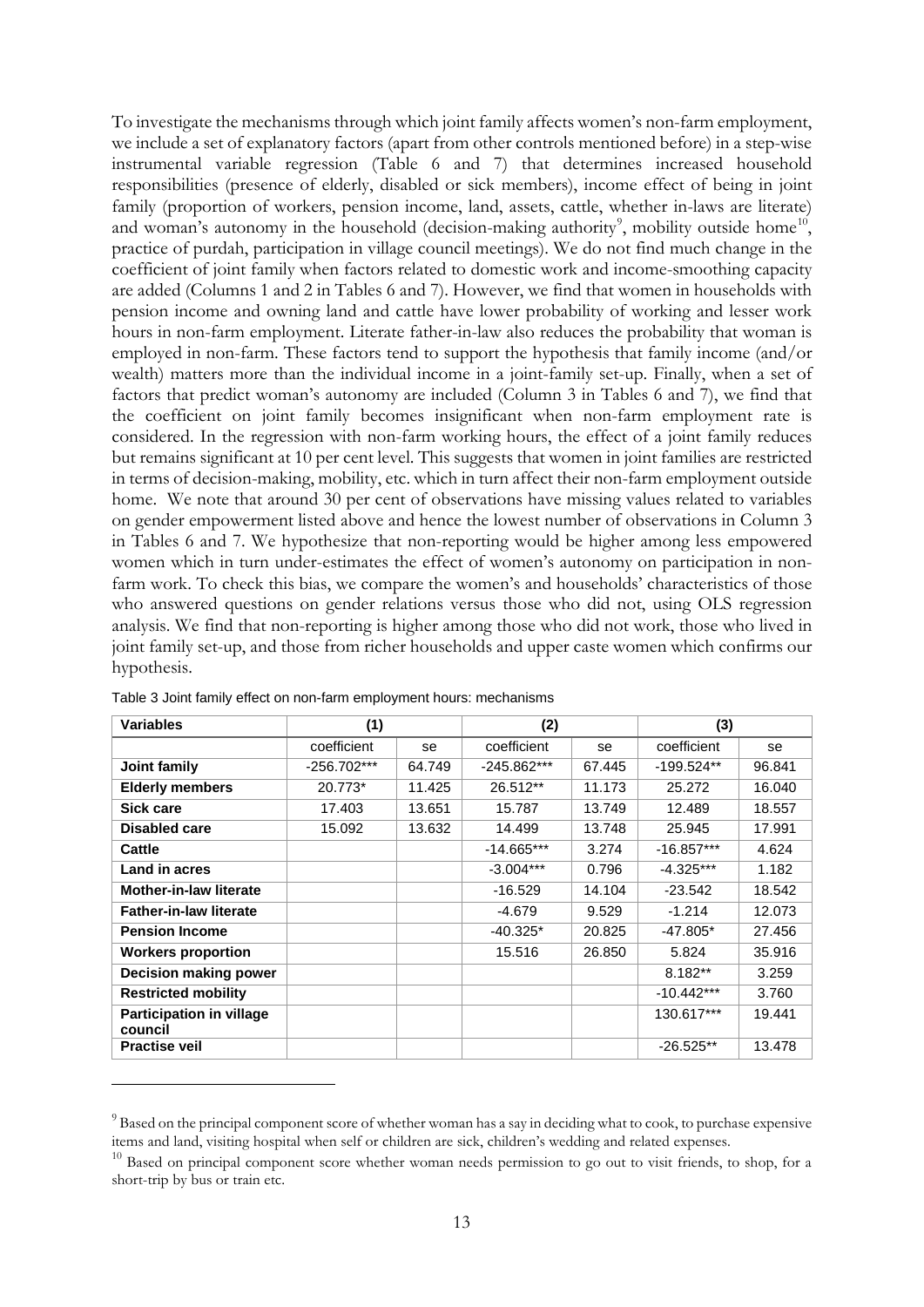| Constant            | -268.097*** | 90.856 | $-302.194***$ | 88.650 | -356.57*** | 102.040 |
|---------------------|-------------|--------|---------------|--------|------------|---------|
| <b>Observations</b> | 23.853      |        | 23.728        |        | 16.262     |         |
| <b>R-squared</b>    | Ე.078       |        | 0.081         |        | 0.100      |         |

Notes: Regressions include other controls mentioned in text. Robust standard errors in parentheses.

Source: Based on authors' compilation of IHDS surveys

| <b>Variables</b>                           | (1)         |       | (2)         |       | (3)         |       |
|--------------------------------------------|-------------|-------|-------------|-------|-------------|-------|
|                                            | coefficient | se    | coefficient | se    | coefficient | se    |
| Joint family                               | $-0.126***$ | 0.041 | $-0.115***$ | 0.043 | $-0.098$    | 0.061 |
| <b>Elderly members</b>                     | 0.011       | 0.007 | $0.015**$   | 0.007 | 0.016       | 0.010 |
| <b>Sick care</b>                           | 0.004       | 0.008 | 0.003       | 0.008 | 0.004       | 0.011 |
| <b>Disabled care</b>                       | 0.002       | 0.008 | 0.000       | 0.008 | 0.002       | 0.011 |
| Cattle                                     |             |       | $-0.011***$ | 0.002 | $-0.012***$ | 0.003 |
| Land in acres                              |             |       | $-0.002***$ | 0.000 | $-0.003***$ | 0.001 |
| <b>Mother-in-law literate</b>              |             |       | $-0.002$    | 0.008 | $-0.006$    | 0.010 |
| <b>Father-in-law literate</b>              |             |       | $-0.010*$   | 0.006 | $-0.009$    | 0.007 |
| <b>Pension Income</b>                      |             |       | $-0.035***$ | 0.011 | $-0.042***$ | 0.014 |
| <b>Workers proportion</b>                  |             |       | $-0.003$    | 0.017 | $-0.010$    | 0.022 |
| Decision making power                      |             |       |             |       | 0.002       | 0.002 |
| <b>Restricted mobility</b>                 |             |       |             |       | $-0.005**$  | 0.002 |
| <b>Participation in village</b><br>council |             |       |             |       | $0.082***$  | 0.011 |
| <b>Practise veil</b>                       |             |       |             |       | $-0.018**$  | 0.008 |
|                                            |             |       |             | 0.052 |             |       |
| <b>Constant</b>                            | $-0.135**$  | 0.053 | $-0.158***$ |       | $-0.176***$ | 0.065 |
| <b>Observations</b>                        | 23,853      |       | 23,728      |       | 16,262      |       |
| <b>R-squared</b>                           | 0.117       |       | 0.120       |       | 0.136       |       |

Table 4 Joint family effect on non-farm employment rates: mechanisms

Notes: Regressions include other controls mentioned in text. Robust standard errors in parentheses.

Source: Based on authors' compilation of IHDS surveys

Debnath (2015) and Subaiya and Vanneman (2016) using IHDS datasets find that women in joint households enjoy lower status and autonomy; especially the younger women. We also find similar results when we conducted IV regression analysis of the effect of joint family on women's decisionmaking power, mobility outside home, her participation in village council meetings etc. We find that residence in joint family is negatively associated with these factors which conforms to our results that joint-family reduces participation in non-farm work through restricted mobility, decision-making authority and access to resources (Table A2 in Appendix).

We also perform various sub-sample regressions to check the robustness of our results (Refer Table A3 in Appendix). First, we check if there is a change in the results when we change the definition of joint family system. When we define joint family as co-residence with parents-in-law, we find that coefficient on joint family remains significantly negative (co-residence with in-laws reduces non-farm employment hours by more than 320 hours and non-farm employment rates by almost 17 per cent). We also find that the higher the number of years of residence with in-laws, the lower the number of working hours and employment rates in non-farm work. In order to control for any pre-marriage characteristics of women that might have influenced work and family decisions simultaneously, we restrict the sample to those women who did not have a say in choosing whom to marry (75 per cent of the sample). IV regression analysis on this sub-sample shows that residing in joint family reduces non-farm employment rates by 15 percentage points. Thus, less empowered women are even less likely to work in a joint-family set-up.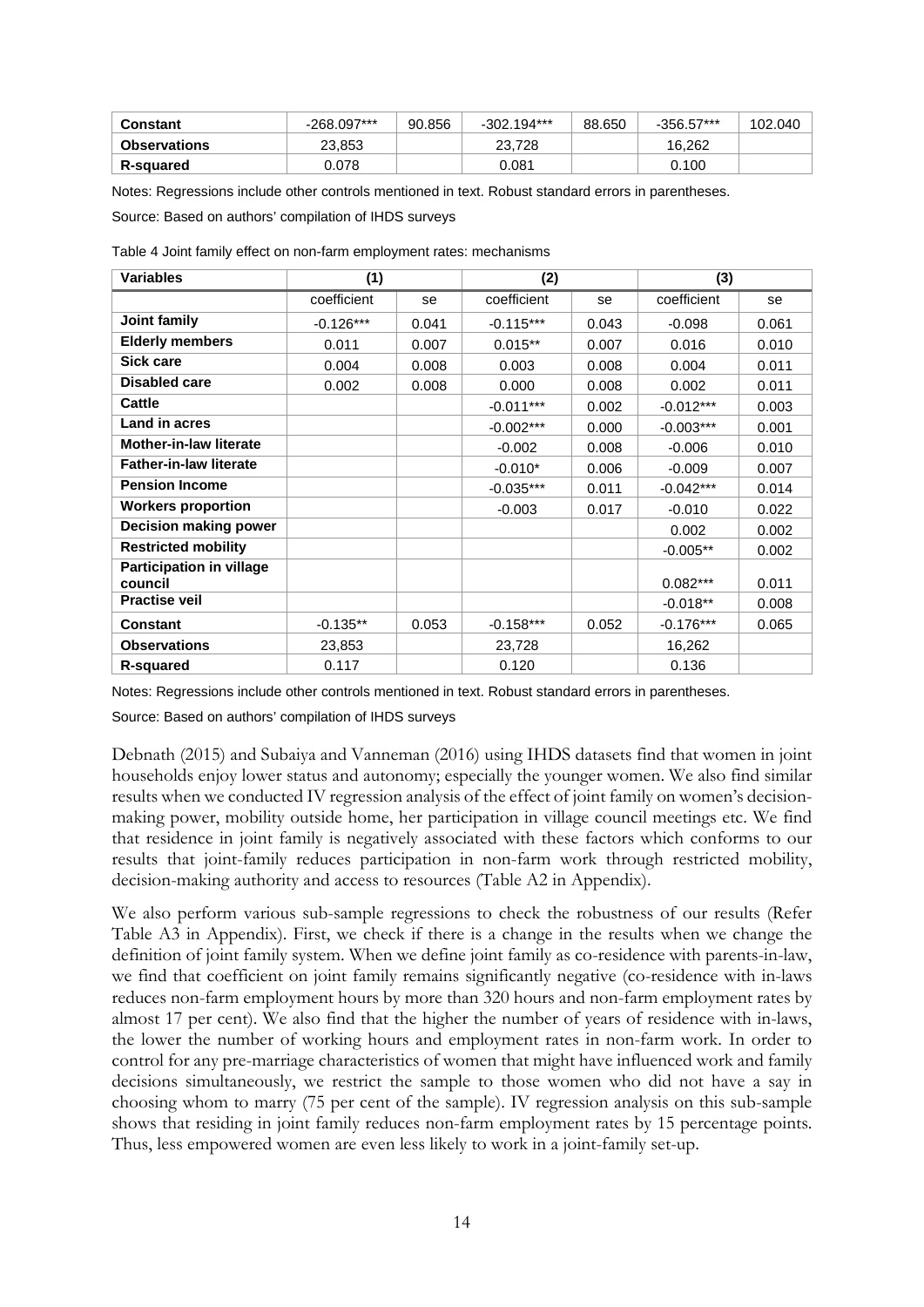We also perform sub-sample analysis by different age categories and find that joint family set-up has statistically significant negative effect for all age groups less than 45 years. This only disappears in the later age groups, thus showing that younger women are worse-off compared to the older women in the joint family set-up. We also find that living in joint family set-up affects non-farm employment of upper caste women (general category and OBC) more than those from lower caste groups (SC & ST). This is in line with the results of Eswaran et al. (2013) that find rural uppercaste women withdrawing from work and attending to domestic duties when the husband's income rises.

To investigate if education helps women to overcome the joint family influence in terms of participation in non-farm work, we perform sub-sample analyses by education categories. The results show that the negative effect of joint family becomes statistically insignificant for women with higher secondary or tertiary education levels. The effect is more negative for women with middle education levels (primary and secondary) than among the illiterates. This confirms the Ushaped relation of labour force participation rates with education levels of women controlling for other factors and suggests that women's intra-household bargaining power is positively influenced by the level of education, possibly because it raises their earning capacity and therefore lowers the gender income gap among the family members. This explains the fact that the greater proportion of women with secondary or tertiary education who live in a joint family set-up work in non-farm than women with low education. We also find that joint family has lesser consequences on women's employment in southern states than in northern states<sup>[11](#page-16-0)</sup> which confirms to the hypothesis of Dyson and Moore (1983), that the gender norms are stricter in the northern region vis-à-vis southern region of India, and this could possibly work via lower educational levels among women in northern India.

#### **6 Conclusions**

-

In the recent debate on the low rise in non-agriculture related work among rural women in India, the influence of cultural factors on women's work is mostly ignored. This study focuses on one of the aspects of culture that is common in the Indian context, i.e. the effect of residence in a joint family on rural married woman's non-farm employment. We find that residence in a joint family set-up decreases number of working hours per year in non-farm employment by 250 hours and the rates by 12 percentage points. The adverse impact is stronger for women with low education, for higher social status and for those residing in northern India. There are alternative plausible explanations for this result. Existing evidence suggests that strong cultural and traditional norms lower women's decision-making power and mobility in a joint family. Alternatively—while elders in the joint family may not be against the idea of women working outside home per se—women might face resistance in taking up non-farm activities which are often located outside or farther from the village, due to inflexible working hours, absence of creche facilities, lack of suitable work opportunities, low wages etc. In such a case, residence in a joint family where two or more generations co-reside may inhibit women from taking up non-farm work due to stricter gender norms. Women with higher education are able to overcome family resistance to non-farm work raising their employment rates. The results suggest that government policies that improve education levels, accessibility to jobs via improvements in infrastructure like roads and childcare support etc., can increase women's work in non-farm sector greatly.

<span id="page-16-0"></span><sup>&</sup>lt;sup>11</sup> Northern states include Jammu & Kashmir, Himachal Pradesh, Punjab, Uttarakhand, Haryana, Rajasthan, Uttar Pradesh, Bihar, Jharkhand, Orissa, Chhattisgarh, Madhya Pradesh, Gujarat. Southern states include Maharashtra, Andhra Pradesh, Tamil Nadu, Kerala, Telangana and Karnataka.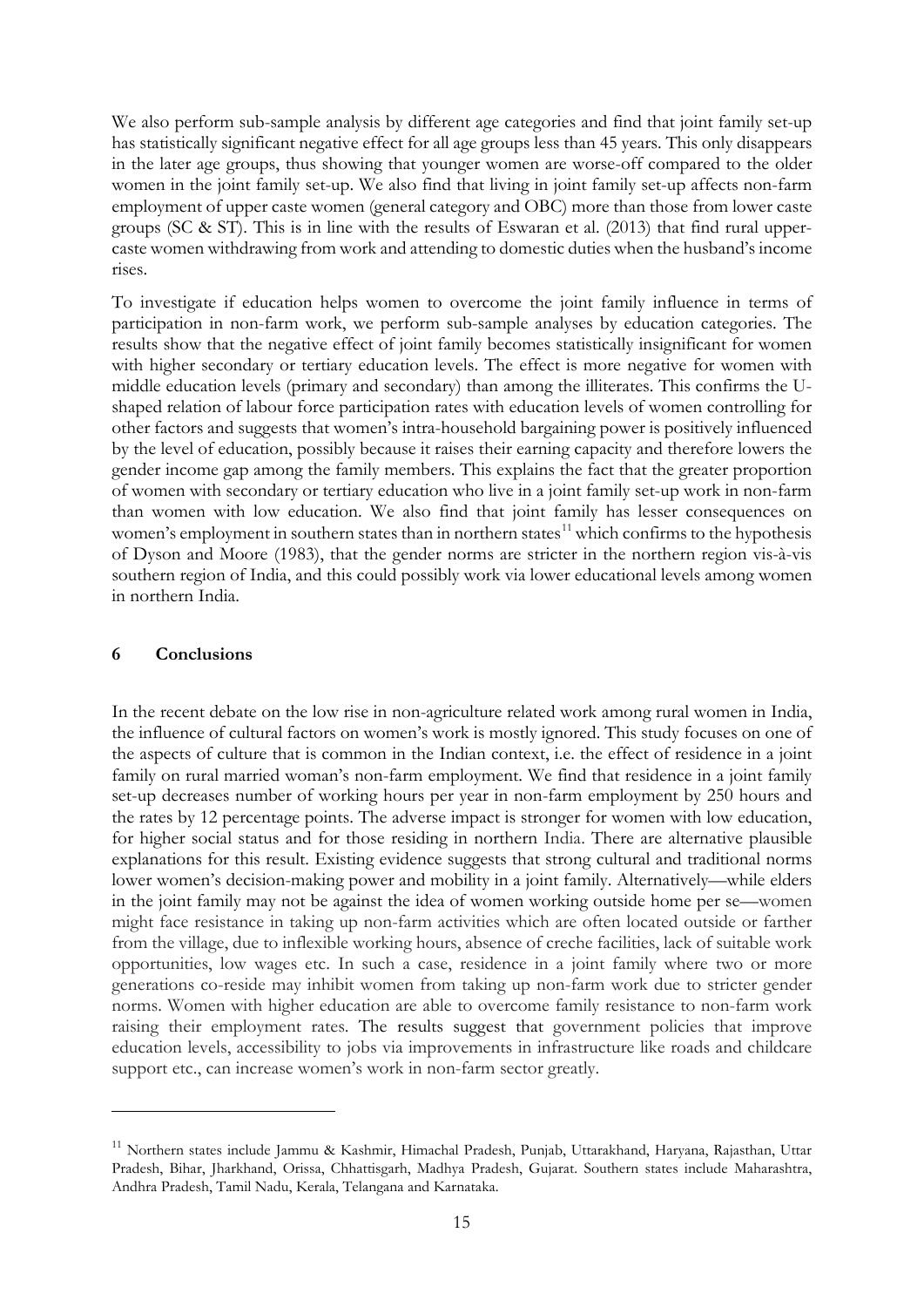#### **References**

Afridi, F, T Dinkelman and K Mahajan (2016), '*Why Are Fewer Married Women Joining the Work Force in India? A Decomposition Analysis over Two Decades*', IZA (Institute for the Study of Labor), Discussion Paper No. 9722.

Allendorf, K. (2010). The Quality of Family Relationships and Maternal Health Care Use in India. *Studies in Family Planning*, 41(4), 263–276.

Arpino, B., Pronzato, C. D., & Tavares, L. P. (2014). The effect of grandparental support on mothers' labour market participation: An instrumental variable approach. *European Journal of Population*, 30(4), 369-390.

Azam, M. (2012), 'The impact of Indian job guarantee scheme on labor market outcomes: Evidence from a natural experiment,' IZA Discussion Paper No. 6548, Institute for the Study of Labour, Bonn.

Bhalla, S.; Kaur, R. (2011) *Labour force participation of women in India: Some facts, some queries*, Working Paper No. 40, Asia Research Centre, London School of Economics and Political Science

Carswell, G. (2016). Struggles over work take place at home: Women's decisions, choices and constraints in the Tiruppur textile industry, India. *Geoforum*, 77, 134-145.

Chand, R. and S. K. Srivastava (2014), 'Changes in the Rural Labour Market and Their Implications for Agriculture', *Economic and Political Weekly*, 49(10):47-54

Chatterjee, U, R. Murgai, and M. Rama, (2015) *Job Opportunities along the Rural-Urban Gradation and Female Labor Force Participation in India*, Policy Research Working Paper 7412, World Bank.

Das, M. B. and S. Desai (2003) *Why are educated women less likely to be employed in India? Testing competing hypotheses*, Social Protection Discussion Paper Series No. 0313. Washington, D.C.: The World Bank.

Debnath, S. (2015). The Impact of Household Structure on Female Autonomy in Developing Countries. *The Journal of Development Studies*, 51(5), 485-502.

Desai, S., & Jain, D. (1994). Maternal employment and changes in family dynamics: The social context of women's work in rural South India. *Population and Development Review*, 115-136.

Desai, S., and R. Vanneman. *India Human Development Survey-II (IHDS-II)*, 2011-12. ICPSR36151 v5. Ann Arbor, MI: Inter-university Consortium for Political and Social Research [distributor], 2016-08-01.<https://doi.org/10.3886/ICPSR36151.v5> (accessed on 20 November 2017)

Desai, S., R. Vanneman, and National Council of Applied Economic Research, New Delhi. *India Human Development Survey (IHDS)*, 2005. ICPSR22626-v11. Ann Arbor, MI: Inter-university Consortium for Political and Social Research [distributor], 2016-02-16. [https://doi.org/](https://doi.org/10.3886/ICPSR22626.v11) [10.3886/ICPSR22626.v11](https://doi.org/10.3886/ICPSR22626.v11) (accessed on 20 November 2017)

Deshmukh-Ranadive J. Gender, Power, and Empowerment: An Analysis of Household and Family Dynamics. In: Narayan D, editor. *Measuring Empowerment: Cross-Disciplinary Perspectives*. Washington, DC: The World Bank; 2005. pp. 103–122.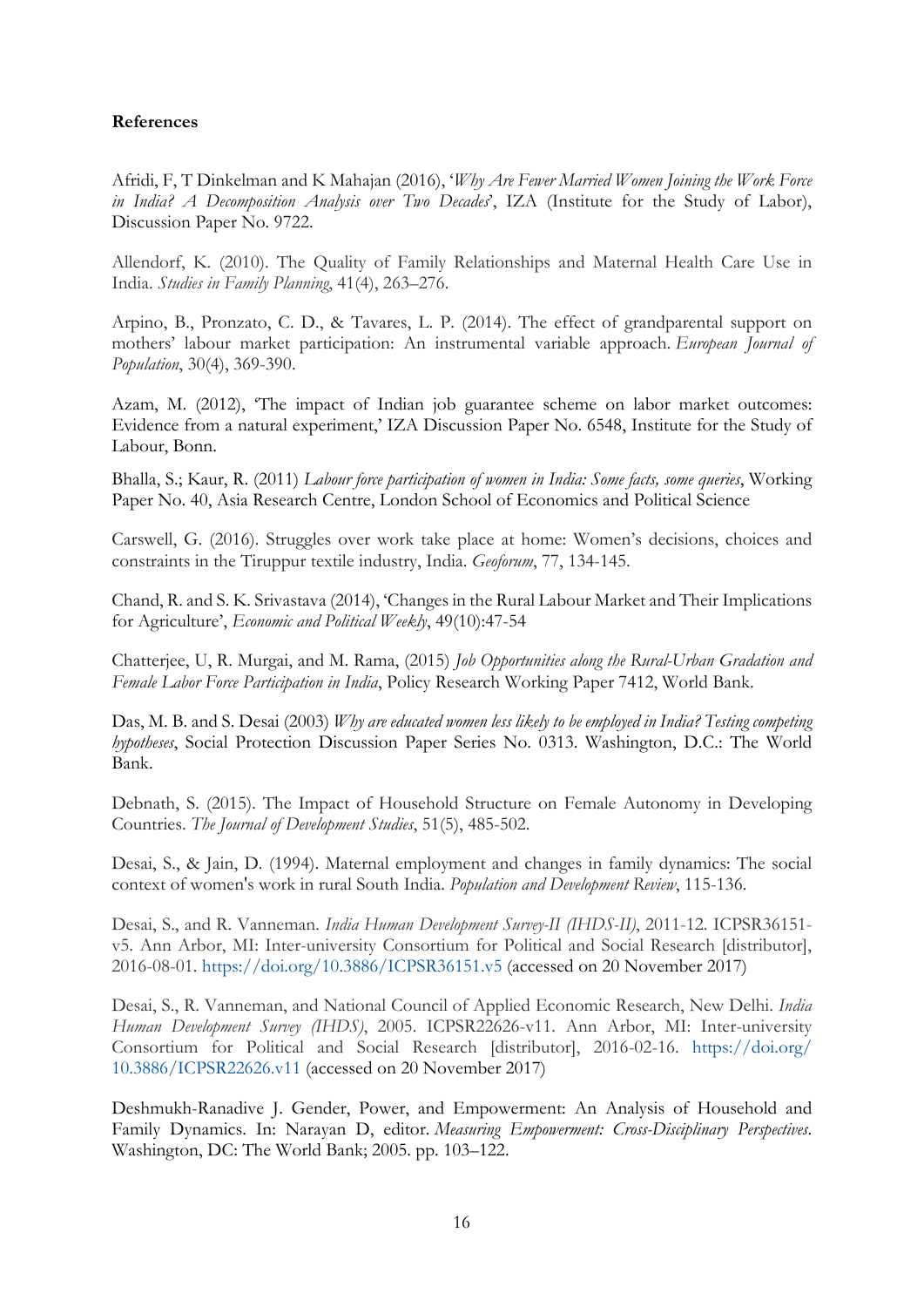Dyson, T., & Moore, M. (1983). On kinship structure, female autonomy, and demographic behavior in India. *Population and development review*, 35-60.

Eswaran, M., Ramaswami, B., & Wadhwa, W. (2013). Status, caste, and the time allocation of women in rural India. *Economic Development and Cultural Change*, 61(2), 311-333.

Griffiths, P., Matthews, Z., & Hinde, A. (2002). Gender, family, and the nutritional status of children in three culturally contrasting states of India. *Social science & medicine*, 55(5), 775-790.

Hirway, I. (2012). Missing labour force: An explanation. *Economic and Political Weekly*, 47(37), 67- 72.

International Labour Organisation. (2013) Low female employment in a period of high growth: Insights from a primary survey in Uttar Pradesh & Gujarat, International Labour Organization, ILO DWT for South Asia and ILO Country Office for India. - New Delhi: ILO, 2013

Jain, M. (2016). Public pre-schooling and maternal labour force participation in rural India. *Oxford Development Studies*, *44*(2), 246-263.

Jejeebhoy, S. J., & Sathar, Z. A. (2001). Women's autonomy in India and Pakistan: the influence of religion and region. *Population and development review*, 27(4), 687-712.

Kannan, K P and G Raveendran (2012), 'Counting and Profiling the Missing Labour Force', *Economic and Political Weekly*, Vol. 47, Issue No. 6.

Kishor, S., & K. Gupta. (2004). Women's Empowerment in India and Its States: Evidence from the NFHS. *Economic and Political Weekly*, 39(7), 694-712.

Lahoti and Swaminathan (2016) 'Economic Development and Women´s Labor Force Participation in India', *Feminist Economics*, 22(2):168-195

Landmann, A., Seitz, H., & Steiner, S. (2017). *Patrilocal Residence and Female Labour Supply*, IZA DP No. 10890, Institute of Labor Economics (IZA), Bonn.

Lei, L., Desai, S., & Vanneman, R. (2017). *Village Transportation Infrastructure and Women's Nonagricultural Employment in India: The Conditioning Role of Community Gender Context*, IHDS Working Paper No. 2017-2.

Lilly, M. B., Laporte, A., & Coyte, P. C. (2007). Labor market work and home care's unpaid caregivers: a systematic review of labor force participation rates, predictors of labor market withdrawal, and hours of work. *The Milbank Quarterly*, 85(4), 641-690.

Maurer-Fazio, M., Connelly, R., Chen, L., & Tang, L. (2011). Childcare, eldercare, and labor force participation of married women in urban China, 1982–2000. *Journal of Human Resources*, 46(2), 261- 294.

Mehrotra, S., and Parida, J. (2017) Why is labour force participation rate declining in India, *World Development*, 98, 360-380

Mookerjee, S. (2017); Gender-Neutral Inheritance Laws, Family Structure, and Women's Status in India, *The World Bank Economic Review*, lhx004, <https://doi.org/10.1093/wber/lhx004> (accessed on 20 November 2017)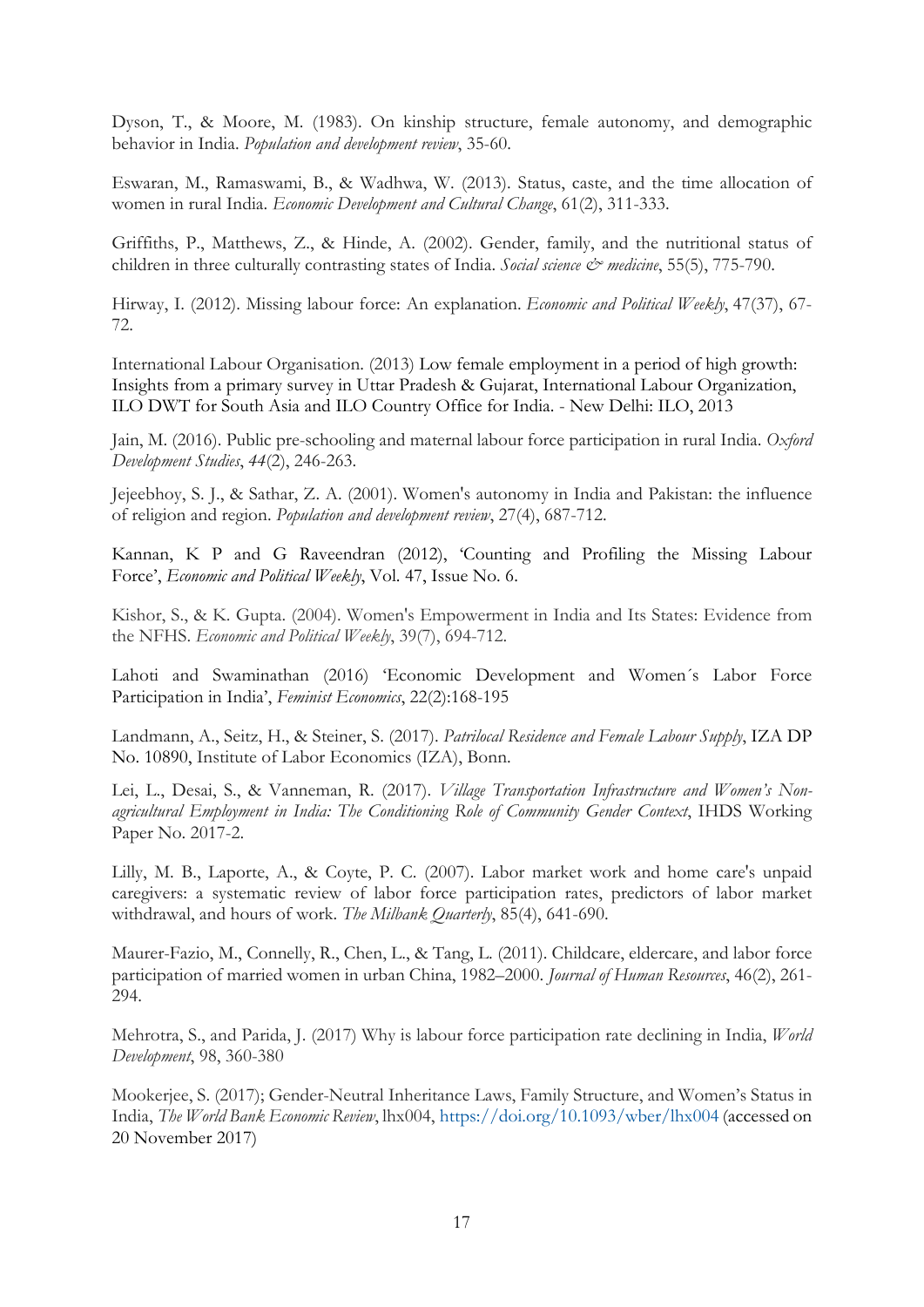National Sample Survey Office (2014) *Employment and Unemployment Situation in India*, NSS 68<sup>th</sup> round, Ministry of Statistics and Programme Implementation, Government of India, New Delhi

Neetha, N. (2014). Crisis in Female Employment. *Economic & Political Weekly*, 49(47), 51.

Neff, D.N, Sen, K., & King, V. (2012) *The Puzzling Decline in Rural Women's Labour Force Participation in India: A Reexamination*. Working Paper (No. 196, pp. 1-29), GIGA Research Unit: Institute of Asian Studies.

Paul, T., & Raju, S. (2014). Gendered labour in India. *Economic & Political Weekly*, 49(29), 197.

Posadas, J., & Vidal-Fernández, M. (2013). Grandparents' childcare and female labor force participation. *IZA Journal of Labor Policy*, 2(1), 14.

Rangarajan, C., Kaul, P. I., & Seema. (2011). Where is the missing labour force? *Economic and Political Weekly*, 68-72.

Rao, N. (2014). Caste, kinship, and life course: Rethinking women's work and agency in rural South India. *Feminist Economics*, 20(3), 78-102.

Rosenzweig, M. R. (1988). Risk, implicit contracts and the family in rural areas of low-income countries. *The Economic Journal*, *98*(393), 1148-1170.

Rosenzweig, M. R., & Wolpin, K. I. (1985). Specific experience, household structure, and intergenerational transfers: farm family land and labor arrangements in developing countries. *The Quarterly Journal of Economics*, 100(Supplement), 961-987.

Saikia, N., & Singh, A. (2009). Does type of household affect maternal health? Evidence from India. *Journal of biosocial science*, 41(3), 329-353.

Sasaki, M. (2002). The causal effect of family structure on labor force participation among Japanese married women. *Journal of Human Resources*, 429-440.

Siddiqui, M. Z., Lahiri-Dutt, K., Lockie, S., & Pritchard, B. (2017). Reconsidering Women's Work in Rural India. *Economic & Political Weekly*, 52(1), 45.

Sorsa, P., Mares, J., Didier, M., Guimaraes, C., Rabate, M., Tang, G., & Tuske, A. (2015), *Determinants of the Low Female Labour Force Participation in India*, *OECD Economics Department Working Papers*, No. 1207, OECD Publishing, Paris. [http://dx.doi.org/10.1787/](http://dx.doi.org/10.1787/5js30tvj21hh-en) [5js30tvj21hh-en](http://dx.doi.org/10.1787/5js30tvj21hh-en) (accessed on 20 November 2017)

Subaiya, L., & Vanneman, R. (2016). The Multi-dimensionality of Development and Gender Empowerment: Women's Decision-Making and Mobility in India, *India Human Development Survey Working Paper 21*, National Council of Applied Economic Research (NCAER) & University of Maryland.

Zimmermann, L. (2012): Labor market impacts of a large-scale public works program: Evidence from the Indian Employment Guarantee Scheme, Discussion Paper Series, Forschungsinstitut zur Zukunft der Arbeit, No. 6858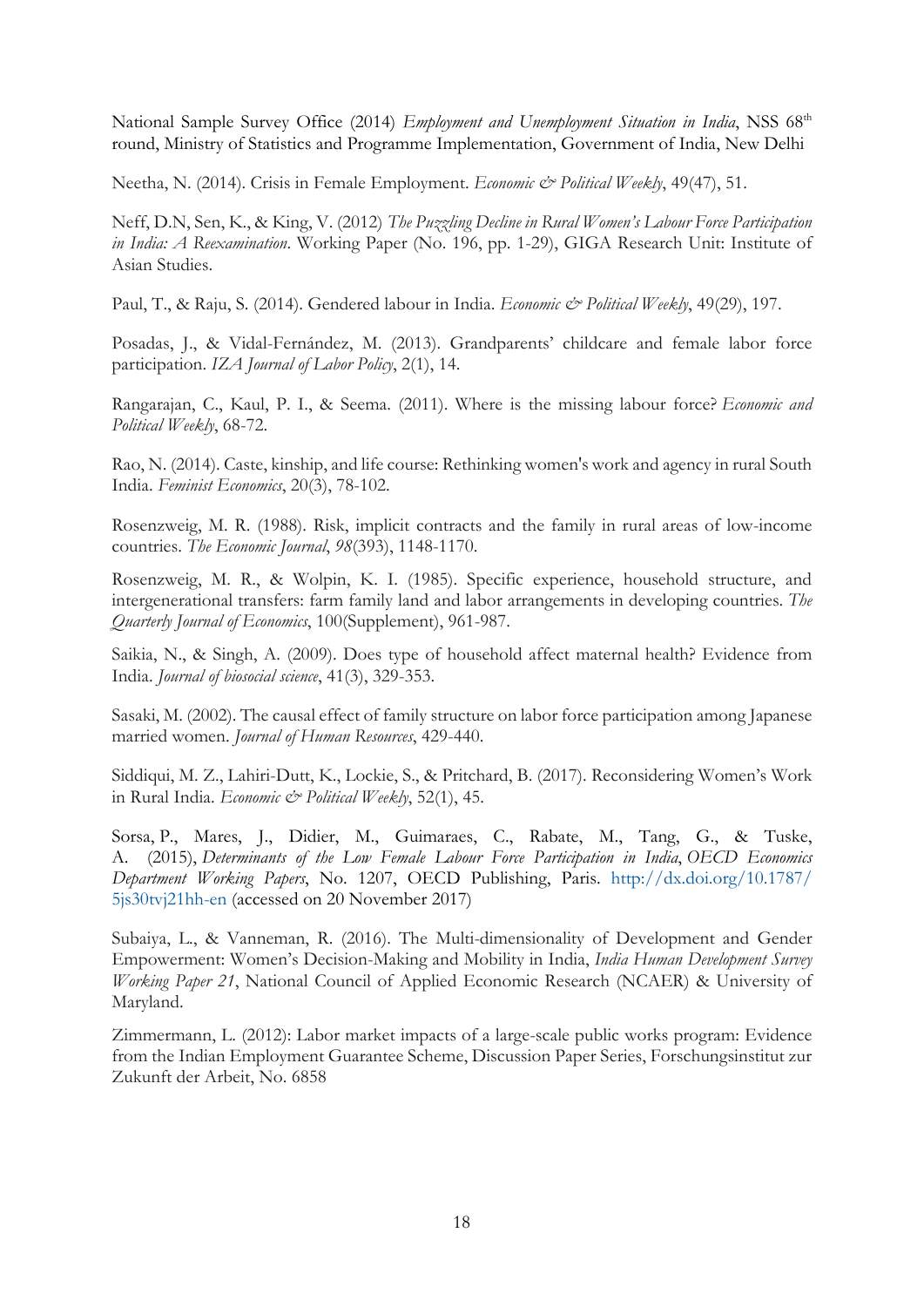# **Appendix**

Table A1 Descriptive Statistics for cross section sample of ever married rural women aged 15-59 years in 2012

|                             | Average non-<br>agriculture<br>working<br>hours | Proportion<br>working in non-<br>agriculture<br>employment | Proportion<br>living in a joint<br>family | Proportion of that<br>category in total<br>sample |
|-----------------------------|-------------------------------------------------|------------------------------------------------------------|-------------------------------------------|---------------------------------------------------|
| Type of family              |                                                 |                                                            |                                           |                                                   |
| <b>Nuclear</b>              | 245.20                                          | 18.40%                                                     |                                           | 64.70%                                            |
| <b>Joint</b>                | 133.69                                          | 9.80%                                                      |                                           | 35.30%                                            |
| Age                         |                                                 |                                                            |                                           |                                                   |
| $15 - 19$                   | 56.90                                           | 4.70%                                                      | 72.10%                                    | 2.40%                                             |
| 20-24                       | 82.45                                           | 6.50%                                                      | 58.10%                                    | 11.90%                                            |
| 25-34                       | 196.56                                          | 14.30%                                                     | 36.70%                                    | 31.50%                                            |
| 35-44                       | 274.47                                          | 19.90%                                                     | 21.20%                                    | 30.60%                                            |
| 45-54                       | 215.38                                          | 17.10%                                                     | 34.90%                                    | 19.60%                                            |
| 55-59                       | 163.79                                          | 12.80%                                                     | 43.70%                                    | 4.00%                                             |
| <b>Education</b>            |                                                 |                                                            |                                           |                                                   |
| <b>None</b>                 | 187.39                                          | 16.10%                                                     | 30.40%                                    | 46.40%                                            |
| <b>Primary</b>              | 211.26                                          | 16.00%                                                     | 30.10%                                    | 17.60%                                            |
| <b>Secondary</b>            | 180.80                                          | 12.50%                                                     | 40.90%                                    | 28.00%                                            |
| <b>Higher sec</b>           | 287.72                                          | 15.30%                                                     | 52.60%                                    | 5.00%                                             |
| <b>Tertiary</b>             | 563.99                                          | 27.00%                                                     | 59.50%                                    | 2.90%                                             |
| <b>Marriage status</b>      |                                                 |                                                            |                                           |                                                   |
| <b>Married</b>              | 190.48                                          | 14.50%                                                     | 37.10%                                    | 93.70%                                            |
| Widowed/separated           | 434.15                                          | 27.30%                                                     | 8.40%                                     | 6.30%                                             |
| Youngest child's age:       |                                                 |                                                            |                                           |                                                   |
| No child                    | 198.65                                          | 14.20%                                                     | 41.20%                                    | 12.30%                                            |
| 0-2 years                   | 130.17                                          | 9.80%                                                      | 47.20%                                    | 19.80%                                            |
| 3-5 years                   | 188.29                                          | 15.10%                                                     | 34.80%                                    | 12.80%                                            |
| 6-14 years                  | 261.93                                          | 18.90%                                                     | 24.50%                                    | 30.90%                                            |
| <b>15-18 years</b>          | 250.51                                          | 18.80%                                                     | 23.90%                                    | 9.60%                                             |
| Above 18 years              | 182.30                                          | 14.40%                                                     | 44.70%                                    | 14.60%                                            |
| <b>Head gender</b>          |                                                 |                                                            |                                           |                                                   |
| <b>Male</b>                 | 192.42                                          | 14.70%                                                     | 37.80%                                    | 87.60%                                            |
| Another female              | 189.52                                          | 12.80%                                                     | 33.10%                                    | 4.70%                                             |
| Self                        | 369.04                                          | 24.30%                                                     | 8.20%                                     | 7.70%                                             |
| <b>Head education</b>       |                                                 |                                                            |                                           |                                                   |
| <b>None</b>                 | 198.63                                          | 16.00%                                                     | 37.20%                                    | 37.40%                                            |
| <b>Primary</b>              | 199.42                                          | 15.40%                                                     | 38.50%                                    | 21.40%                                            |
| <b>Secondary</b>            | 200.33                                          | 14.40%                                                     | 32.00%                                    | 31.70%                                            |
| <b>Higher sec</b>           | 258.19                                          | 16.10%                                                     | 30.10%                                    | 5.60%                                             |
| <b>Tertiary</b>             | 281.89                                          | 15.70%                                                     | 33.00%                                    | 3.90%                                             |
| <b>Consumption quintile</b> |                                                 |                                                            |                                           |                                                   |
| 1                           | 178.41                                          | 15.00%                                                     | 38.20%                                    | 27.20%                                            |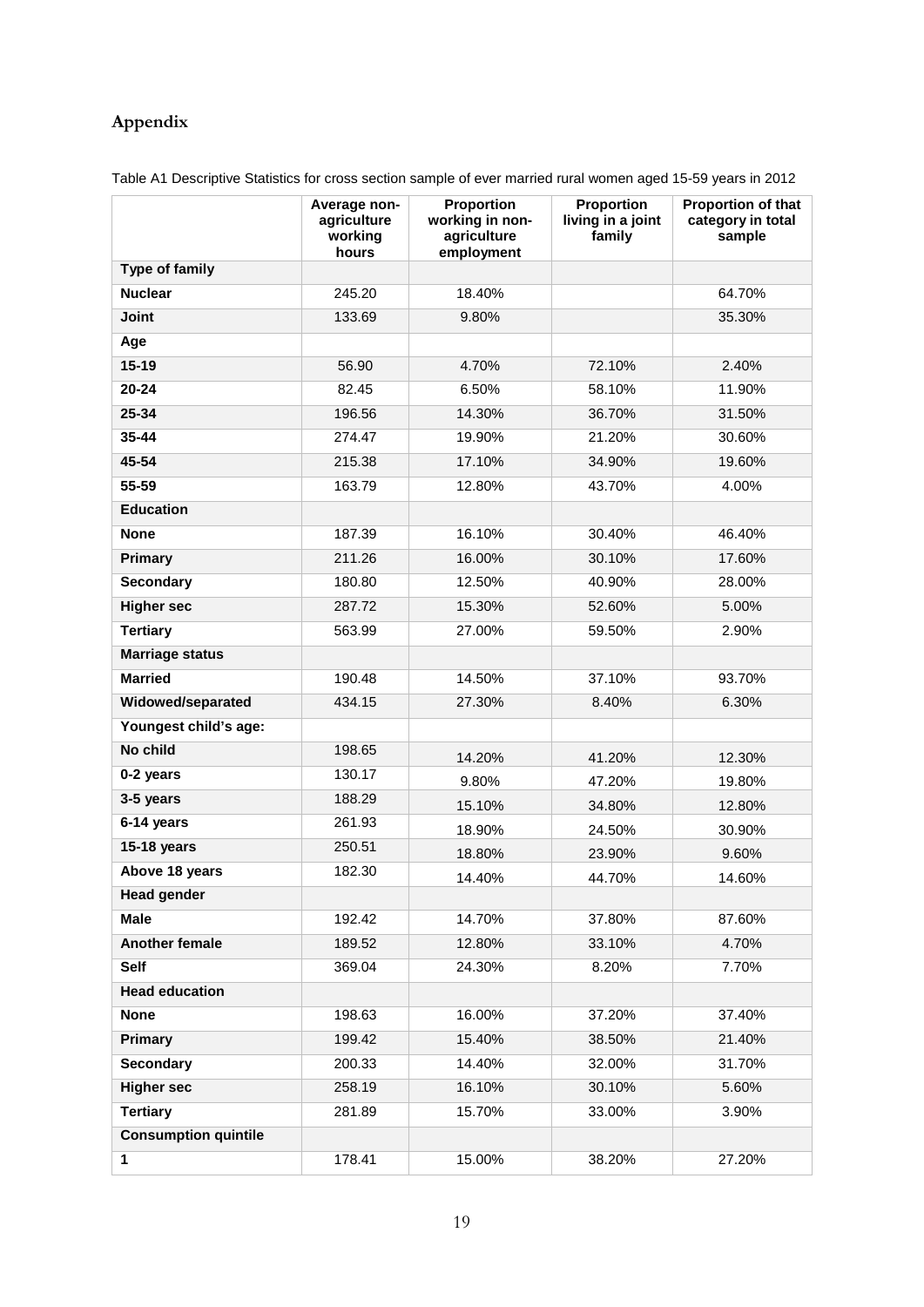| $\mathbf{2}$     | 199.19 | 15.30% | 35.60% | 23.60% |
|------------------|--------|--------|--------|--------|
| 3                | 215.21 | 15.50% | 35.40% | 20.30% |
| 4                | 226.41 | 15.80% | 33.10% | 16.20% |
| 5                | 236.15 | 15.50% | 31.00% | 12.70% |
| <b>Religion</b>  |        |        |        |        |
| <b>Hindu</b>     | 202.22 | 15.50% | 35.70% | 83.80% |
| <b>Muslim</b>    | 190.12 | 12.70% | 32.90% | 9.90%  |
| <b>Christian</b> | 399.97 | 25.30% | 25.10% | 2.10%  |
| <b>Sikh</b>      | 234.26 | 13.7   | 41.60% | 2.80%  |
| <b>Others</b>    | 191.05 | 16.10% | 70.30% | 1.30%  |
| Caste group      |        |        |        |        |
| General          | 172.27 | 11.30% | 39.90% | 26.00% |
| <b>OBC</b>       | 197.78 | 15.10% | 36.00% | 40.40% |
| <b>SC</b>        | 245.01 | 19.40% | 30.70% | 22.80% |
| <b>ST</b>        | 233.15 | 17.40% | 30.90% | 10.90% |

Source: Based on authors' compilation of IHDS surveys

| Table A2 Non-agriculture employment: Balanced Panel Fixed effects regression analysis |  |  |
|---------------------------------------------------------------------------------------|--|--|
|                                                                                       |  |  |
|                                                                                       |  |  |
|                                                                                       |  |  |

| $\overline{\text{Variables}}$ | Non-agriculture employment |       | Non-agriculture employment<br>hours |        |
|-------------------------------|----------------------------|-------|-------------------------------------|--------|
|                               | coefficient                | se    | coefficient                         | se     |
| Joint family                  | $-0.016**$                 | 0.008 | $-18.961**$                         | 8.640  |
| <b>Education: None</b>        |                            |       |                                     |        |
| Primary                       | $0.020*$                   | 0.011 | 30.999**                            | 13.056 |
| Secondary                     | $0.024*$                   | 0.014 | 47.545***                           | 17.808 |
| Higher secondary              | 0.012                      | 0.031 | 59.602                              | 37.419 |
| Tertiary                      | $0.159***$                 | 0.056 | 272.154***                          | 54.068 |
| Currently enrolled: No        |                            |       |                                     |        |
| Yes                           | $-0.023$                   | 0.074 | $-151.716*$                         | 81.438 |
| Marital status: Married       |                            |       |                                     |        |
| Widowed/Divorced/Separated    | 0.003                      | 0.014 | $-14.055$                           | 18.102 |
| Child 1 to 2 years            | $-0.026***$                | 0.009 | $-49.149***$                        | 9.355  |
| Child 3 to 5 years            | 0.003                      | 0.008 | $-26.033***$                        | 8.421  |
| Children                      | 0.004                      | 0.003 | 8.275**                             | 3.726  |
| Urban residence in 2012       | 0.013                      | 0.031 | 82.254**                            | 33.191 |
| Anganwadi functioning         | $0.017***$                 | 0.006 | 14.962**                            | 7.014  |
| NREGA: Payment on time        | $0.035***$                 | 0.008 | 33.527***                           | 8.634  |
| NREGA: no sufficient work     | $-0.000**$                 | 0.000 | $-0.378**$                          | 0.149  |
| Village has road: No          |                            |       |                                     |        |
| Yes, Kutcha road              | 0.005                      | 0.014 | 8.942                               | 16.490 |
| Yes, Pucca road               | $-0.001$                   | 0.015 | $-2.189$                            | 17.017 |
| 2012                          | $0.050***$                 | 0.008 | 67.165***                           | 9.885  |
| Constant                      | $-0.039$                   | 0.050 | $-12.096$                           | 56.661 |
| Observations                  | 50,810                     |       | 50,810                              |        |
| R-squared                     | 0.034                      |       | 0.027                               |        |
| Number of persons             | 27,163                     |       | 27,163                              |        |

Note: Regressions include other head characteristics like age, gender and education levels and consumption quintile group to which the household belongs to.

Source: Based on authors' compilation of IHDS surveys